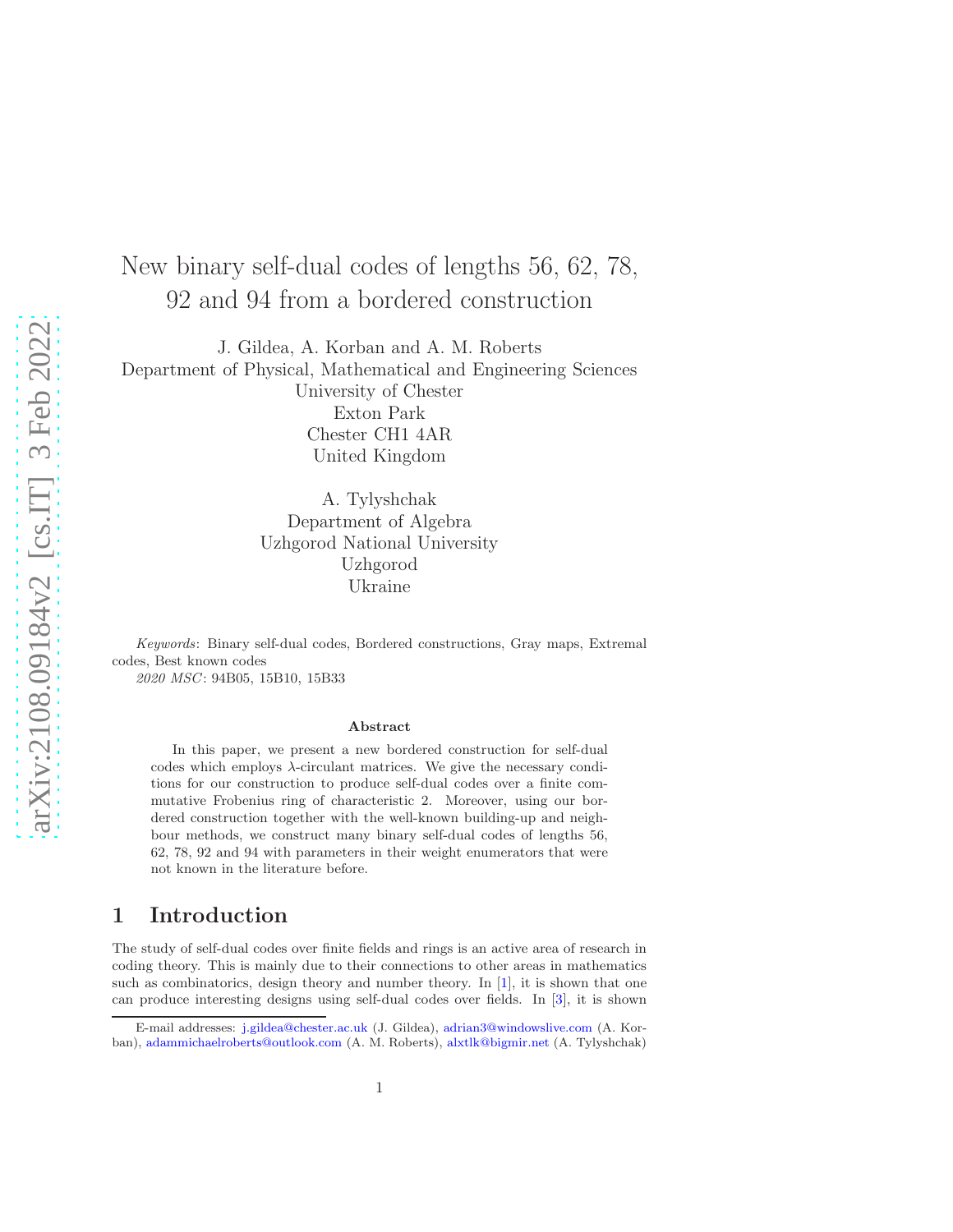that one of the most powerful techniques for producing optimal unimodular lattices uses self-dual codes over rings. Moreover, as seen in [\[29](#page-17-0)], the well-known proof of the non-existence of the projective plane of order 10 used the theory of binary self-dual codes.

Finding methods for constructing self-dual codes, classifying self-dual codes and determining the largest minimum distance among all self-dual codes are open problems in coding theory. Many researchers have employed different techniques to construct self-dual codes. For example, in [\[18](#page-16-0)], the authors establish a strong connection between group rings and self-dual codes. They prove that a group ring element corresponds to a self-dual code if and only if it is a unitary unit and they use this fact to construct many new extremal binary self-dual codes of length 68. In [\[35](#page-17-1), [36](#page-17-2), [37,](#page-17-3) [38](#page-17-4), [39\]](#page-17-5), the authors employ a particular technique which guarantees that the constructed self-dual codes have a fixed automorphism of odd prime order.

A powerful method for finding new binary self-dual codes is to consider bordered matrix constructions. There exist several papers in which such constructions are used to obtain binary self-dual codes of different lengths with new parameters in their weight enumerators. Examples of bordered constructions can be found in [\[15](#page-16-1), [14,](#page-16-2) [20](#page-16-3)]. In this work, we continue in this direction and we present a new bordered matrix construction that we employ to obtain many binary self-dual codes of lengths 56, 62, 78, 92 and 94 with weight enumerators that were not known in the literature before. Moreover, we present the necessary conditions that the construction needs to satisfy in order to produce a self-dual code over a finite commutative Frobenius ring of characteristic 2.

The paper is organised as follows. In Section 2, we give the standard definitions and results on self-dual codes, the alphabets we use, Gray maps and some special matrices that we use in this work. In Section 3, we present the main construction and show under what conditions it produces self-dual codes over a finite commutative Frobenius ring of characteristic 2. In Section 4, we present our computational results. Namely, we tabulate all new binary self-dual codes that we obtain by a direct application of our main construction together with the building-up and neighbour constructions. We finish with concluding remarks and directions for possible future research.

### 2 Preliminaries

#### 2.1 Self-Dual Codes

Let  $R$  be a commutative Frobenius ring (see  $[8]$  for a full description of Frobenius rings and codes over Frobenius rings). Throughout this work, we always assume  $R$ has unity. A code C of length n over R is a subset of  $R^n$  whose elements are called codewords. If C is a submodule of  $R<sup>n</sup>$ , then we say that C is linear. Let  $\mathbf{x}, \mathbf{y} \in R<sup>n</sup>$ where  $\mathbf{x} = (x_1, x_2, \dots, x_n)$  and  $\mathbf{y} = (y_1, y_2, \dots, y_n)$ . The (Euclidean) dual  $C^{\perp}$  of C is given by

$$
\mathcal{C}^{\perp} = \{ \mathbf{x} \in R^n : \langle \mathbf{x}, \mathbf{y} \rangle = 0, \forall \mathbf{y} \in \mathcal{C} \},
$$

where  $\langle \cdot, \cdot \rangle$  denotes the Euclidean inner product defined by

$$
\langle \mathbf{x}, \mathbf{y} \rangle = \sum_{i=1}^{n} x_i y_i
$$

and we say that C is self-orthogonal if  $C \subseteq C^{\perp}$  and self-dual if  $C = C^{\perp}$ .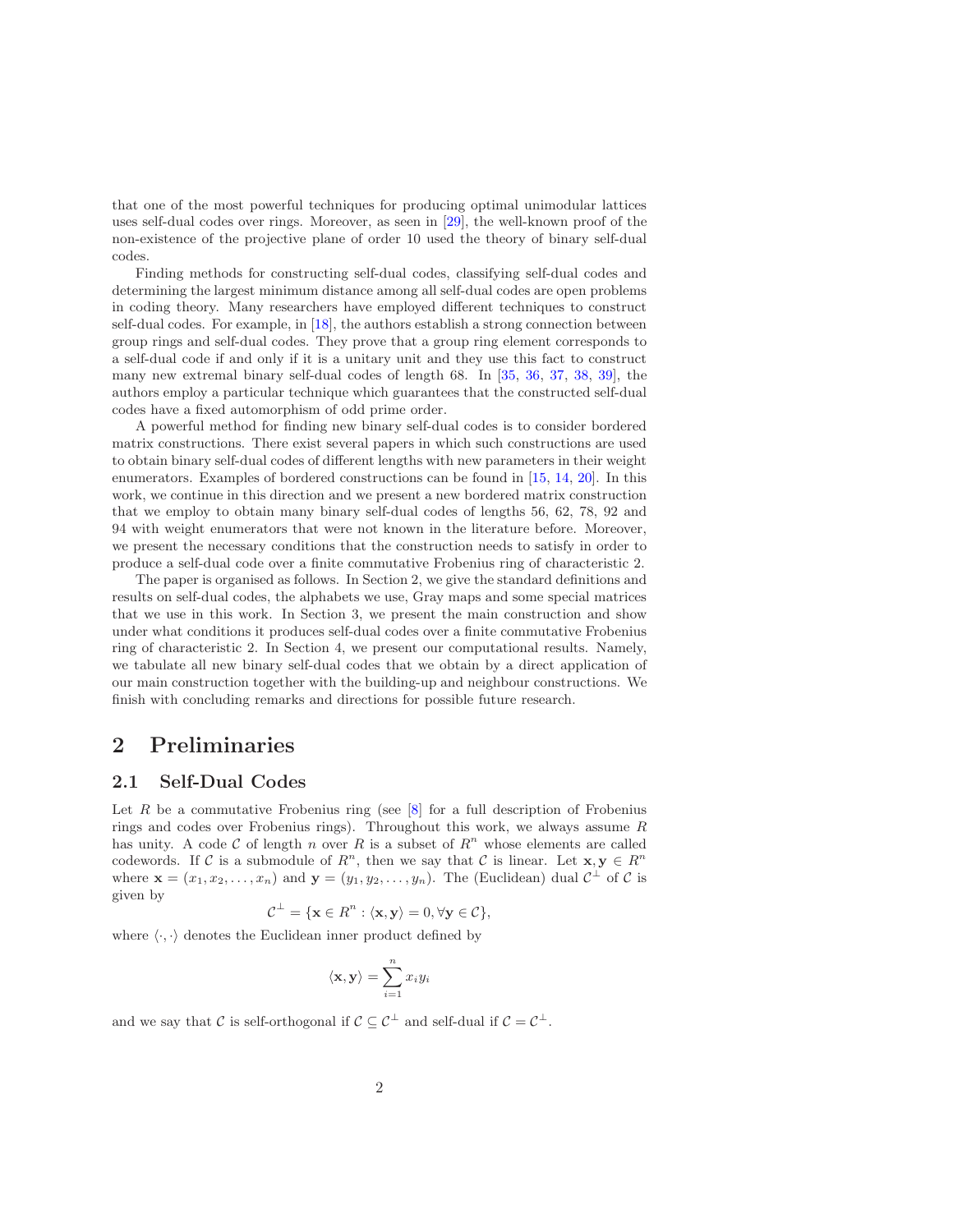An upper bound on the minimum (Hamming) distance of a doubly-even (Type II) binary self-dual code was given in [\[31](#page-17-6)] and likewise for a singly-even (Type I) binary self-dual code in [\[32](#page-17-7)]. Let  $d_1(n)$  and  $d_{II}(n)$  be the minimum distance of a Type I and Type II binary self-dual code of length  $n$ , respectively. Then

and

$$
d_{\text{II}}(n) \le 4\lfloor n/24\rfloor + 4
$$

$$
d_{\rm I}(n) \leq \begin{cases} 4\lfloor n/24 \rfloor + 2, & \text{if } n \equiv 0 \pmod{24}, \\ 4\lfloor n/24 \rfloor + 4, & \text{if } n \not\equiv 22 \pmod{24}, \\ 4\lfloor n/24 \rfloor + 6, & \text{if } n \equiv 22 \pmod{24}. \end{cases}
$$

A self-dual code whose minimum distance meets its corresponding bound is called extremal. A self-dual code with the highest minimum distance for its length is said to be optimal. Extremal codes are necessarily optimal but optimal codes are not necessarily extremal. A best known self-dual code is a self-dual code with the highest known minimum distance for its length.

#### 2.2 Alphabets

In this paper, we consider the alphabets  $\mathbb{F}_2$ ,  $\mathbb{F}_2 + u\mathbb{F}_2$ ,  $\mathbb{F}_2 + u\mathbb{F}_2 + v\mathbb{F}_2 + uv\mathbb{F}_2$  and  $\mathbb{F}_4 + u\mathbb{F}_4.$ 

Define

$$
\mathbb{F}_2 + u\mathbb{F}_2 = \{a + bu : a, b \in \mathbb{F}_2, u^2 = 0\},\
$$

then  $\mathbb{F}_2+u\mathbb{F}_2$  is a commutative ring of order 4 and characteristic 2 such that  $\mathbb{F}_2+u\mathbb{F}_2 \cong$  $\mathbb{F}_2[u]/\langle u^2 \rangle$ .

Define

$$
\mathbb{F}_2 + u\mathbb{F}_2 + v\mathbb{F}_2 + uv\mathbb{F}_2 = \{a + bu + cv + duv : a, b, c, d \in \mathbb{F}_2, u^2 = v^2 = uv + vu = 0\},\
$$

then  $\mathbb{F}_2 + u\mathbb{F}_2 + v\mathbb{F}_2 + uv\mathbb{F}_2$  is a commutative ring of order 16 and characteristic 2 such that  $\mathbb{F}_2+u\mathbb{F}_2+v\mathbb{F}_2+uv\mathbb{F}_2 \cong \mathbb{F}_2[u,v]/\langle u^2,v^2,uv+vu\rangle$ . Note that  $\mathbb{F}_2+u\mathbb{F}_2+v\mathbb{F}_2+uv\mathbb{F}_2$ can be viewed as an extension of  $\mathbb{F}_2 + u\mathbb{F}_2$  and so we can also define

$$
\mathbb{F}_2 + u\mathbb{F}_2 + v\mathbb{F}_2 + uv\mathbb{F}_2 = \{a + bv : a, b \in \mathbb{F}_2 + u\mathbb{F}_2, v^2 = 0\}.
$$

We define  $\mathbb{F}_4 \cong \mathbb{F}_2[\omega]/\langle \omega^2 + \omega + 1 \rangle$  so that

$$
\mathbb{F}_4 = \{ a\omega + b(1+\omega) : a, b \in \mathbb{F}_2, \omega^2 + \omega + 1 = 0 \}.
$$

Define

$$
\mathbb{F}_4 + u\mathbb{F}_4 = \{a + bu : a, b \in \mathbb{F}_4, u^2 = 0\},\
$$

then  $\mathbb{F}_4 + u\mathbb{F}_4$  is a commutative ring of order 16 and characteristic 2 such that  $\mathbb{F}_4$  +  $u\mathbb{F}_4 \cong \mathbb{F}_4[u]/\langle u^2 \rangle \cong \mathbb{F}_2[\omega, u]/\langle \omega^2 + \omega + 1, u^2, \omega u + u\omega \rangle$ . Note that  $\mathbb{F}_4 + u\mathbb{F}_4$  can be viewed as an extension of  $\mathbb{F}_2 + u\mathbb{F}_2$  and so we can also define

$$
\mathbb{F}_4 + u\mathbb{F}_4 = \{a\omega + b(1+\omega) : a, b \in \mathbb{F}_2 + u\mathbb{F}_2, \omega^2 + \omega + 1 = 0\}.
$$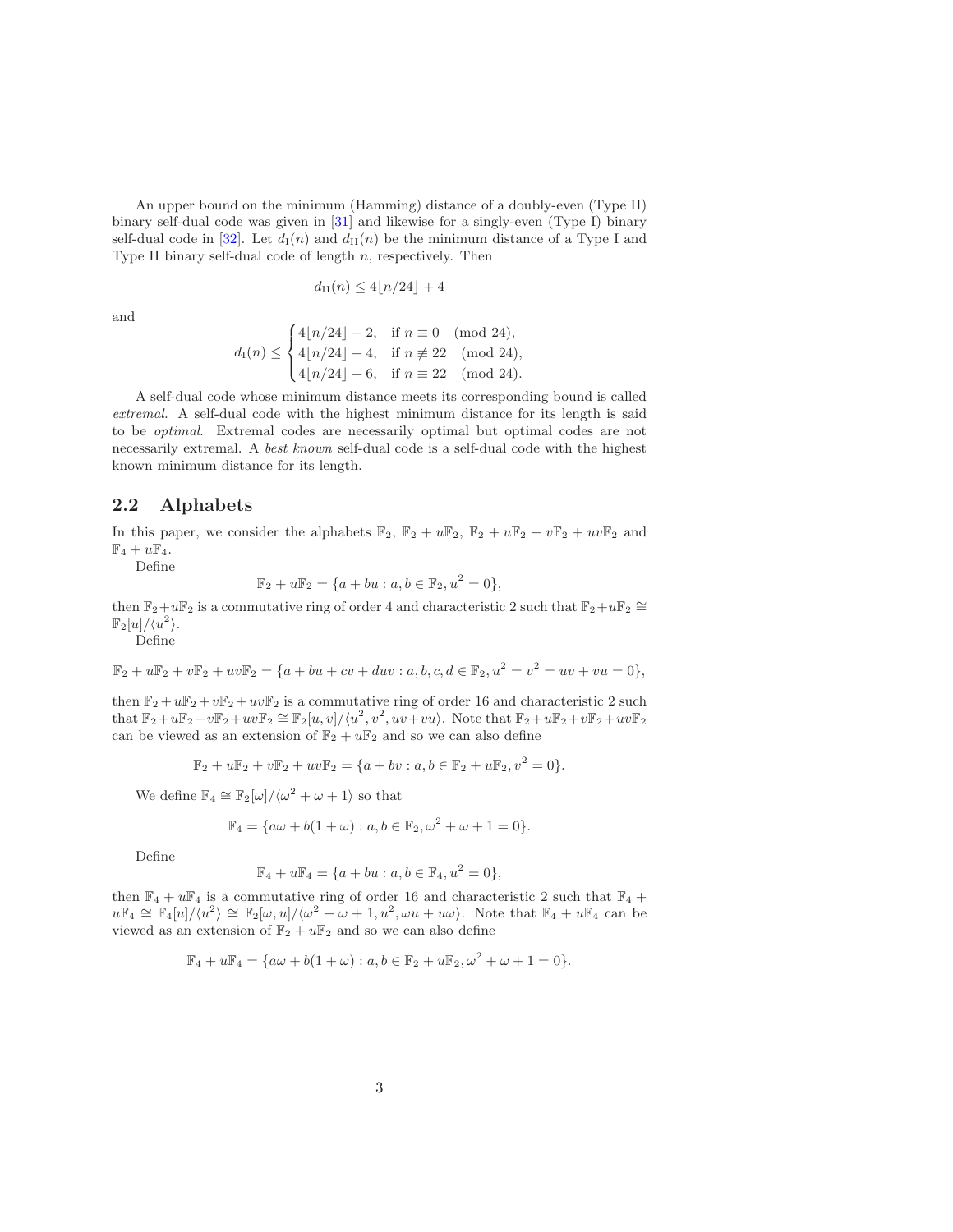We recall the following Gray maps from  $[10, 17, 30, 12]$  $[10, 17, 30, 12]$  $[10, 17, 30, 12]$  $[10, 17, 30, 12]$  $[10, 17, 30, 12]$  $[10, 17, 30, 12]$  $[10, 17, 30, 12]$ :

$$
\varphi_{\mathbb{F}_2 + u\mathbb{F}_2} : (\mathbb{F}_2 + u\mathbb{F}_2)^n \to \mathbb{F}_2^{2n}
$$
  
\n
$$
a + bu \mapsto (b, a + b), a, b \in \mathbb{F}_2^n,
$$
  
\n
$$
\varphi_{\mathbb{F}_4 + u\mathbb{F}_4} : (\mathbb{F}_4 + u\mathbb{F}_4)^n \to \mathbb{F}_4^{2n}
$$
  
\n
$$
a + bu \mapsto (b, a + b), a, b \in \mathbb{F}_4^n,
$$
  
\n
$$
\phi_{\mathbb{F}_2 + u\mathbb{F}_2 + v\mathbb{F}_2 + uv\mathbb{F}_2} : (\mathbb{F}_2 + u\mathbb{F}_2 + v\mathbb{F}_2 + uv\mathbb{F}_2)^n \to (\mathbb{F}_2 + u\mathbb{F}_2)^{2n}
$$
  
\n
$$
a + bv \mapsto (b, a + b), a, b \in (\mathbb{F}_2 + u\mathbb{F}_2)^n,
$$
  
\n
$$
\psi_{\mathbb{F}_4} : \mathbb{F}_4^n \to \mathbb{F}_2^{2n}
$$
  
\n
$$
a\omega + b(1 + \omega) \mapsto (a, b), a, b \in \mathbb{F}_2^n,
$$
  
\n
$$
\psi_{\mathbb{F}_4 + u\mathbb{F}_4} : (\mathbb{F}_4 + u\mathbb{F}_4)^n \to (\mathbb{F}_2 + u\mathbb{F}_2)^{2n}
$$
  
\n
$$
a\omega + b(1 + \omega) \mapsto (a, b), a, b \in (\mathbb{F}_2 + u\mathbb{F}_2)^n
$$

and we note that these Gray maps preserve orthogonality in their respective alphabets (see [\[30](#page-17-8)] for details). If  $\mathcal{C} \subseteq (\mathbb{F}_4 + u\mathbb{F}_4)^n$ , then the binary codes  $\varphi_{\mathbb{F}_2 + u\mathbb{F}_2} \circ \psi_{\mathbb{F}_4 + u\mathbb{F}_4}(\mathcal{C})$ and  $\psi_{\mathbb{F}_4} \circ \varphi_{\mathbb{F}_4+u\mathbb{F}_4}(\mathcal{C})$  are equivalent to each other (see [\[17](#page-16-5), [30](#page-17-8)] for details). The Lee weight of a codeword is defined to be the Hamming weight of its binary image under any of the previously mentioned compositions of maps. A self-dual code in  $R<sup>n</sup>$  where R is equipped with a Gray map to the binary Hamming space is said to be of Type II if the Lee weights of all codewords are multiples of 4, otherwise it is said to be of Type I.

<span id="page-3-0"></span>**Proposition 2.1.** ([\[30](#page-17-8)]) Let C be a code over  $\mathbb{F}_4 + u\mathbb{F}_4$ . If C is self-orthogonal, then  $\psi_{\mathbb{F}_4+\mu\mathbb{F}_4}(\mathcal{C})$  and  $\varphi_{\mathbb{F}_4+\mu\mathbb{F}_4}(\mathcal{C})$  are self-orthogonal. The code C is a Type I (resp. Type II) code over  $\mathbb{F}_4 + u\mathbb{F}_4$  if and only if  $\varphi_{\mathbb{F}_4+u\mathbb{F}_4}(\mathcal{C})$  is a Type I (resp. Type II)  $\mathbb{F}_4$ -code if and only if  $\psi_{\mathbb{F}_4+u\mathbb{F}_4}(\mathcal{C})$  is a Type I (resp. Type II)  $(\mathbb{F}_2+u\mathbb{F}_2)$ -code. Furthermore, the minimum Lee weight of C is the same as the minimum Lee weight of  $\psi_{\mathbb{F}_4+u\mathbb{F}_4}(\mathcal{C})$  and  $\varphi_{\mathbb{F}_4+u\mathbb{F}_4}(\mathcal{C})$  .

The next corollary follows immediately from Proposition [2.1.](#page-3-0)

**Corollary 2.2.** Let C be a self-dual code over  $\mathbb{F}_4 + u\mathbb{F}_4$  of length n and minimum Lee distance d. Then  $\varphi_{\mathbb{F}_2+u\mathbb{F}_2} \circ \psi_{\mathbb{F}_4+u\mathbb{F}_4}(\mathcal{C})$  is a binary self-dual  $[4n, 2n, d]$  code. Moreover, the Lee weight enumerator of C is equal to the Hamming weight enumerator of  $\varphi_{F_2+uF_2} \circ$  $\psi_{\mathbb{F}_4+u\mathbb{F}_4}(\mathcal{C})$ . If C is a Type I (resp. Type II) code, then  $\varphi_{\mathbb{F}_2+u\mathbb{F}_2} \circ \psi_{\mathbb{F}_4+u\mathbb{F}_4}(\mathcal{C})$  is a Type I (resp. Type II) code.

We also have the following proposition from [\[13](#page-16-7)]:

**Proposition 2.3.** ([\[13](#page-16-7)]) Let C be a self-dual code over  $\mathbb{F}_2 + u\mathbb{F}_2 + v\mathbb{F}_2 + uv\mathbb{F}_2$  of length n and minimum Lee distance d. Then  $\varphi_{\mathbb{F}_2+u\mathbb{F}_2} \circ \varphi_{\mathbb{F}_2+u\mathbb{F}_2+v\mathbb{F}_2+uv\mathbb{F}_2}(\mathcal{C})$  is a binary  $[4n, 2n, d]$  self-dual code. Moreover, the Lee weight enumerator of C is equal to the Hamming weight enumerator of  $\varphi_{\mathbb{F}_2+u\mathbb{F}_2} \circ \varphi_{\mathbb{F}_2+u\mathbb{F}_2+v\mathbb{F}_2+uv\mathbb{F}_2}(\mathcal{C})$ . If C is a Type I (resp. Type II) code, then  $\varphi_{\mathbb{F}_2+u\mathbb{F}_2} \circ \varphi_{\mathbb{F}_2+u\mathbb{F}_2+v\mathbb{F}_2+uv\mathbb{F}_2}(\mathcal{C})$  is a Type I (resp. Type II) code.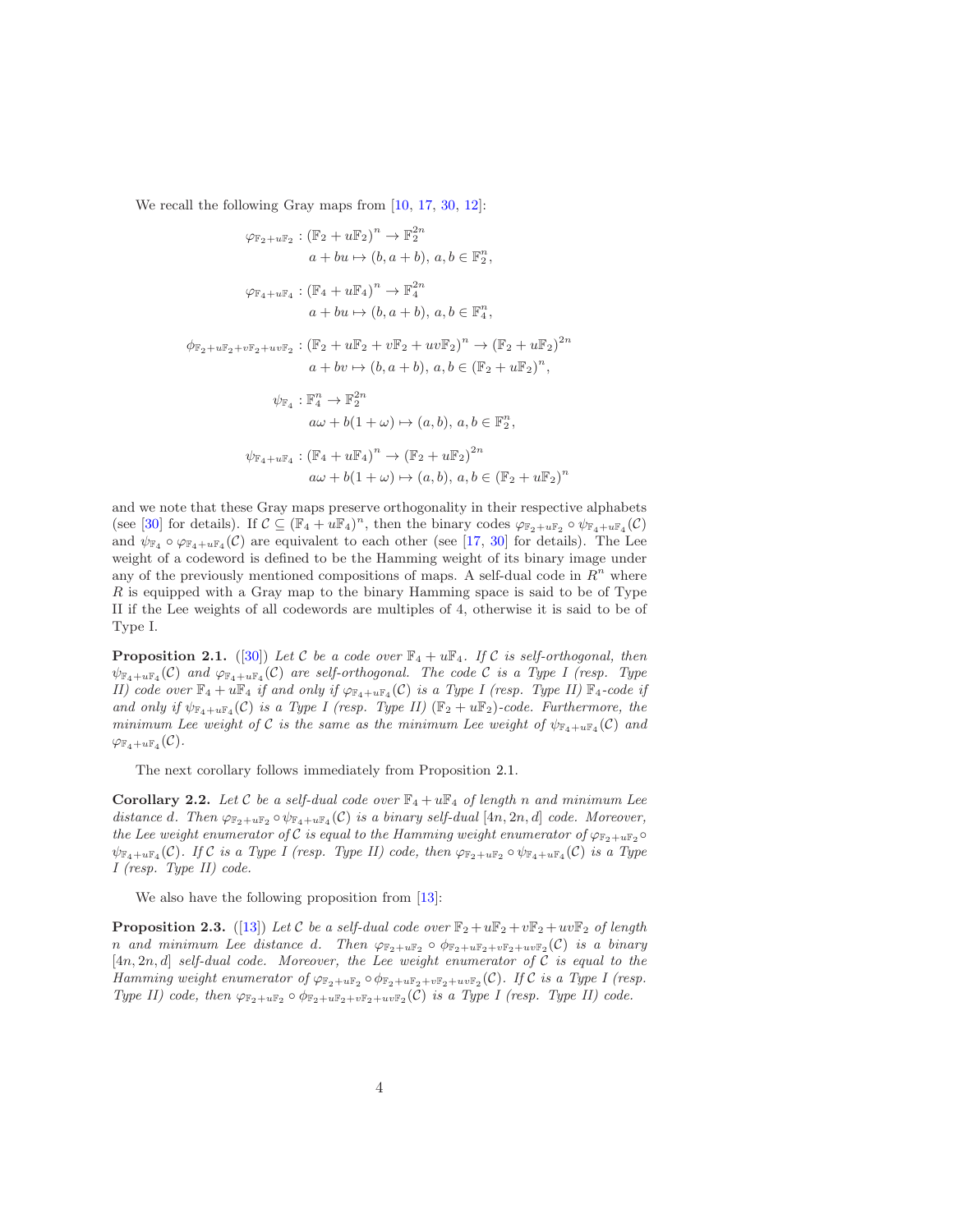#### 2.3 Special Matrices

We now define and discuss the properties of some special matrices which we use in our work. Let  $\mathbf{a} = (a_0, a_1, \dots, a_{n-1}) \in R^n$  where R is a commutative ring and let

$$
A = \begin{pmatrix} a_0 & a_1 & a_2 & \cdots & a_{n-1} \\ \lambda a_{n-1} & a_0 & a_1 & \cdots & a_{n-2} \\ \lambda a_{n-2} & \lambda a_{n-1} & a_0 & \cdots & a_{n-3} \\ \vdots & \vdots & \vdots & \ddots & \vdots \\ \lambda a_1 & \lambda a_2 & \lambda a_3 & \cdots & a_0 \end{pmatrix},
$$

where  $\lambda \in R$ . Then A is called the  $\lambda$ -circulant matrix generated by a, denoted by  $A = \text{circ}_\lambda(\mathbf{a})$ . If  $\lambda = 1$ , then A is called the circulant matrix generated by a and is more simply denoted by  $A = \text{circ}(\mathbf{a})$ . If we define the matrix

$$
P_{\lambda} = \begin{pmatrix} \mathbf{0} & I_{n-1} \\ \lambda & \mathbf{0} \end{pmatrix},
$$

then it follows that  $A = \sum_{i=0}^{n-1} a_i P_{\lambda}^i$ . Clearly, the sum of any two  $\lambda$ -circulant matrices is also a  $\lambda$ -circulant matrix. If  $B = \text{circ}_{\lambda}(\mathbf{b})$  where  $\mathbf{b} = (b_0, b_1, \ldots, b_{n-1}) \in R^n$ , then  $AB = \sum_{i=0}^{n-1} \sum_{j=0}^{n-1} a_i b_j P_{\lambda}^{i+j}$ . Since  $P_{\lambda}^{n} = \lambda I_n$  there exist  $c_k \in R$  such that  $AB = \sum_{k=0}^{n-1} c_k P_{\lambda}^k$  so that  $AB$  is also  $\lambda$ -circulant. In fact, it is true that

$$
c_k = \sum_{\substack{[i+j]_n=k\\i+j < n}} a_i b_j + \sum_{\substack{[i+j]_n=k\\i+j \ge n}} \lambda a_i b_j = \mathbf{x}_1 \mathbf{y}_{k+1}
$$

for  $k \in \{0, \ldots, n-1\}$ , where  $\mathbf{x}_i$  and  $\mathbf{y}_i$  respectively denote the  $i^{\text{th}}$  row and column of A and B and  $[i + j]_n$  denotes the smallest non-negative integer such that  $[i + j]_n \equiv$  $i+j \pmod{n}$ . From this, we can see that  $\lambda$ -circulant matrices commute multiplicatively and in fact the set of  $\lambda$ -circulant matrices over a commutative ring of fixed size is itself a commutative ring. Moreover, if  $\lambda$  is a unit in R, then  $A<sup>T</sup>$  is  $\lambda^{-1}$ -circulant such that  $A^T = a_0 I_n + \lambda \sum_{i=1}^{n-1} a_{n-i} P^i_{\lambda^{-1}}$ . It follows then that  $AA^T$  is  $\lambda$ -circulant if and only if  $\lambda$  is involutory in R, i.e.  $\lambda^2 = 1$ .

Let  $J_n$  be an  $n \times n$  matrix over R whose  $(i, j)$ <sup>th</sup> entry is 1 if  $i + j = n + 1$  and 0 if otherwise. Then  $J_n$  is called the  $n \times n$  exchange matrix and corresponds to the row-reversed (or column-reversed) version of  $I_n$ . We see that  $J_n$  is both symmetric and involutory, i.e.  $J_n = J_n^T$  and  $J_n^2 = I_n$ . For any matrix  $A \in R^{m \times n}$ , premultiplying A by  $J_m$  and postmultiplying A by  $J_n$  inverts the order in which the rows and columns of A appear, respectively. Namely, the  $(i, j)$ <sup>th</sup> entries of  $J_m A$  and  $AJ_n$  are the  $([1-i]_m, j)$ <sup>th</sup> and  $(i, [1-j]_n)$ <sup>th</sup> entries of A, respectively. Note that  $[i+j]_n$  corresponds to the  $(i + 1, j + 1)$ <sup>th</sup> entry of the matrix  $J_n V$  where  $V = \text{circ}(n - 1, 0, 1, \ldots, n - 2)$  for  $i, j \in \{0, \ldots, n-1\}.$ 

For a  $\lambda$ -circulant matrix A of size  $n \times n$ , it is easy to see that the sum of entries in the i<sup>th</sup> row of A is equal to the sum of entries in the  $(n-i+1)$ <sup>th</sup> column of A. Thus, for  $\boldsymbol{\xi} = (\xi, \xi, \dots, \xi) \in R^n$ , we have  $\boldsymbol{\xi} A = \boldsymbol{\xi} A^T J_n$ .

### 3 The Construction

In this section, we present our technique for constructing self-dual codes. We will hereafter always assume  $R$  is a finite commutative Frobenius ring of characteristic 2.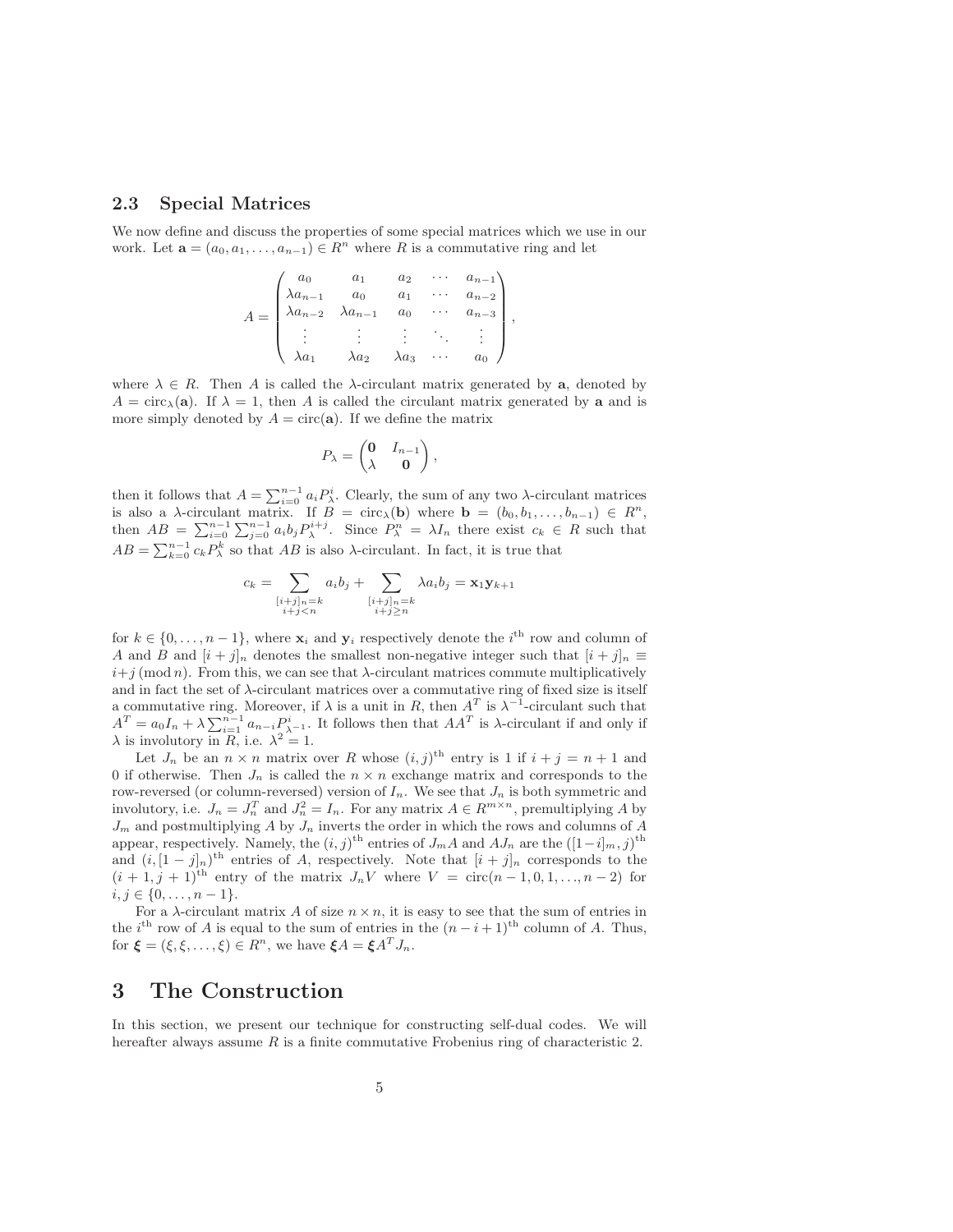<span id="page-5-0"></span>Lemma 3.1. Let

$$
X = \begin{pmatrix} AC & B \\ B^T C & A^T \end{pmatrix},
$$

where  $A = \text{circ}_{\lambda}(\mathbf{a}), B = \text{circ}_{\lambda}(\mathbf{b})$  and  $C = \text{circ}_{\mu}(\mathbf{c})$  with  $\mathbf{a}, \mathbf{b}, \mathbf{c} \in R^n$  and  $\lambda, \mu \in R$ :  $\lambda^2 = \mu^2 = 1$ . If  $CC^T = I_n$ , then  $XX^T = I_{2n}$  if and only if  $AA^T + BB^T = I_n$ .

*Proof.* Since  $\lambda^2 = 1$  by assumption, we have that A and B as well as their transpositions all commute with one another multiplicatively. We have

$$
XX^T = \begin{pmatrix} AC & B \\ B^T C & A^T \end{pmatrix} \begin{pmatrix} C^T A^T & C^T B \\ B^T & A \end{pmatrix} = \begin{pmatrix} x_{1,1} & x_{1,2} \\ x_{1,2}^T & x_{2,2} \end{pmatrix},
$$

where

$$
x_{1,1} = ACC^{T}A^{T} + BB^{T},
$$
  
\n
$$
x_{1,2} = ACC^{T}B + BA,
$$
  
\n
$$
x_{2,2} = B^{T}CC^{T}B + A^{T}A
$$

and since  $CC^T = I_n$  by assumption, we get

$$
x_{1,1} = AAT + BBT,
$$
  
\n
$$
x_{1,2} = AB + BA = 2AB = 0,
$$
  
\n
$$
x_{2,2} = BTB + ATA = AAT + BBT.
$$

Therefore,  $XX^T = I_{2n}$  if and only if  $AA^T + BB^T = I_n$ .

<span id="page-5-1"></span>**Theorem 3.2.** Let  $n \in \mathbb{Z}^+$  such that n is odd and let

$$
G = \begin{pmatrix} \mathbf{v} & \mathbf{0} & \xi_3 & \xi_4 \\ I_{2n} & X & \mathbf{v}^T & \mathbf{v}^T \end{pmatrix}, \quad \text{where } X = \begin{pmatrix} AC & B \\ B^T C & A^T \end{pmatrix}
$$

where  $\mathbf{v} = (\xi_1, \xi_2)$  with  $\xi_i = (\xi_i, \xi_i, \dots, \xi_i) \in R^n$  for  $i \in \{1, 2\}$  and  $\xi_3, \xi_4 \in R$  also with  $A = \text{circ}_{\lambda}(\mathbf{a}), B = \text{circ}_{\lambda}(\mathbf{b})$  and  $C = \text{circ}_{\mu}(\mathbf{c})$  for  $\mathbf{a}, \mathbf{b}, \mathbf{c} \in \mathbb{R}^n$  and  $\lambda, \mu \in \mathbb{R}$ :  $\lambda^2 = \mu^2 = 1$ . If  $CC^T = I_n$ , then G is a generator matrix of a self-dual code of length  $2(2n + 1)$  if and only if

$$
\begin{cases}\nAA^T + BB^T = I_n, \\
\sum_{i=1}^4 \xi_i^2 = 0, \\
\xi_j(\xi_3 + \xi_4 + 1) = 0 \quad j \in \{1, 2\},\n\end{cases}
$$

and the free rank of  $(\xi_1A + \xi_2B, \xi_1B + \xi_2A, \xi_3, \xi_4)$  is 1.

*Proof.* First, let us determine the conditions required for  $G$  to be a generator matrix of a self-orthogonal code. We have

$$
GG^{T} = \left(\begin{array}{c|c|c}\n\mathbf{v} & \mathbf{0} & \xi_3 & \xi_4 \\
\hline\nI_{2n} & X & \mathbf{v}^T & \mathbf{v}^T\n\end{array}\right) \left(\begin{array}{c|c}\n\mathbf{v}^T & I_{2n} \\
\hline\n\mathbf{0} & X^T \\
\xi_3 & \mathbf{v} \\
\xi_4 & \mathbf{v}\n\end{array}\right) = \left(\begin{array}{c|c}\ng_{1,1} & g_{1,2} \\
g_{1,2}^T & g_{2,2}\n\end{array}\right),
$$

 $\Box$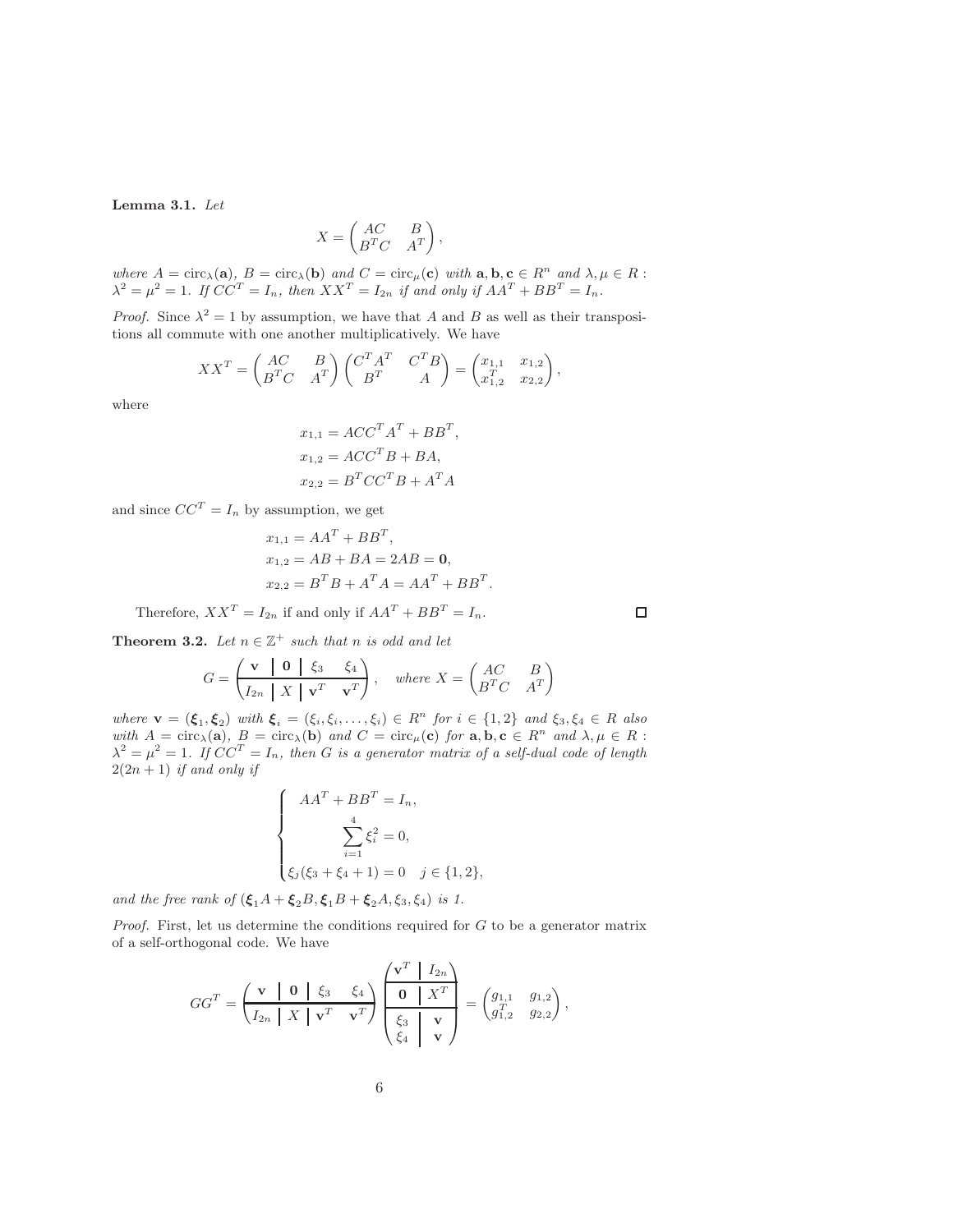where

$$
g_{1,1} = \mathbf{v}\mathbf{v}^T + \xi_3^2 + \xi_4^2,
$$
  
\n
$$
g_{1,2} = (\xi_3 + \xi_4 + 1)\mathbf{v},
$$
  
\n
$$
g_{2,2} = XX^T + I_{2n} + 2\mathbf{v}^T\mathbf{v}
$$

so that  $GG<sup>T</sup> = 0$  if and only if  $g_{1,1} = 0$ ,  $g_{1,2} = 0$  and  $g_{2,2} = 0$ . Since R is of characteristic  $2$  and  $n$  is odd, we have

$$
g_{1,1} = \mathbf{v}\mathbf{v}^T + \xi_3^2 + \xi_4^2
$$
  
=  $n(\xi_1^2 + \xi_2^2) + \xi_3^2 + \xi_4^2$   
=  $\xi_1^2 + \xi_2^2 + \xi_3^2 + \xi_4^2$ ,

so  $g_{1,1} = 0$  if and only if  $\sum_{i=1}^{4} \xi_i^2 = 0$ . We also have  $2\mathbf{v}^T \mathbf{v} = \mathbf{0}$ , so  $g_{2,2} = \mathbf{0}$  if and only if  $XX^T = I_{2n}$ . Since  $CC^T = I_n$  by assumption, it follows from Lemma [3.1](#page-5-0) that  $XX^T = I_{2n}$  if and only if  $AA^T + BB^T = I_n$ . Finally, we see that  $g_{1,2} = 0$  if and only if  $\xi_j(\xi_3 + \xi_4 + 1) = 0$  for  $j \in \{1, 2\}.$ 

Assume now that  $G$  is a generator matrix of a self-orthogonal code. We need to prove that the free rank of G is  $2n+1$  if and only if the free rank of  $(\xi_1A+\xi_2B,\xi_1B+\xi_2B)$  $\xi_2$  A,  $\xi_3$ ,  $\xi_4$ ) is 1. The free rank of G is unchanged by elementary row (or column) operations and premultiplication (or postmultiplication) by an invertible matrix of appropriate size. Let  $\tilde{G} = GM$  where

$$
M = \begin{pmatrix} I_{2n} & X & \mathbf{v}^T & \mathbf{v}^T \\ \hline \mathbf{0} & I_{2n} & \mathbf{0} \\ \hline \mathbf{0} & \mathbf{0} & I_2 \end{pmatrix}.
$$

Let rank() denote the free rank of a matrix over  $R$ . It is clear that  $M$  is invertible and hence  $\text{rank}(\tilde{G}) = \text{rank}(G)$ . We have that

$$
GM = \begin{pmatrix} \mathbf{v} & \mathbf{0} & \xi_3 & \xi_4 \\ I_{2n} & X & \mathbf{v}^T & \mathbf{v}^T \end{pmatrix} \begin{pmatrix} I_{2n} & X & \mathbf{v}^T & \mathbf{v}^T \\ \mathbf{0} & I_{2n} & \mathbf{0} \\ \mathbf{0} & \mathbf{0} & I_{2n} \end{pmatrix}
$$

$$
= \begin{pmatrix} \mathbf{v} & \mathbf{v}X & \mathbf{v}(\mathbf{v}^T, \mathbf{v}^T) + (\xi_3, \xi_4) \\ I_{2n} & \mathbf{0} & \mathbf{0} \end{pmatrix}
$$

$$
= \begin{pmatrix} \mathbf{v} & \mathbf{v}X & (\mathbf{v}\mathbf{v}^T + \xi_3, \mathbf{v}\mathbf{v}^T + \xi_4) \\ I_{2n} & \mathbf{0} & \mathbf{0} \end{pmatrix}.
$$

Let  $r = \text{rank}((\mathbf{v}X, \mathbf{v}\mathbf{v}^T + \xi_3, \mathbf{v}\mathbf{v}^T + \xi_4)).$  Then  $\text{rank}(\tilde{G}) = 2n + 1$  if and only if  $r = 1$ . We see that

$$
\mathbf{v}X = (\xi_1, \xi_2) \begin{pmatrix} AC & B \\ B^T C & A^T \end{pmatrix}
$$
  
= ((\xi\_1A + \xi\_2B^T)C, \xi\_1B + \xi\_2A^T)

and

$$
(\mathbf{v}\mathbf{v}^T + \xi_3, \mathbf{v}\mathbf{v}^T + \xi_4) = (\xi_3 + \xi_1^2 + \xi_2^2, \xi_4 + \xi_1^2 + \xi_2^2).
$$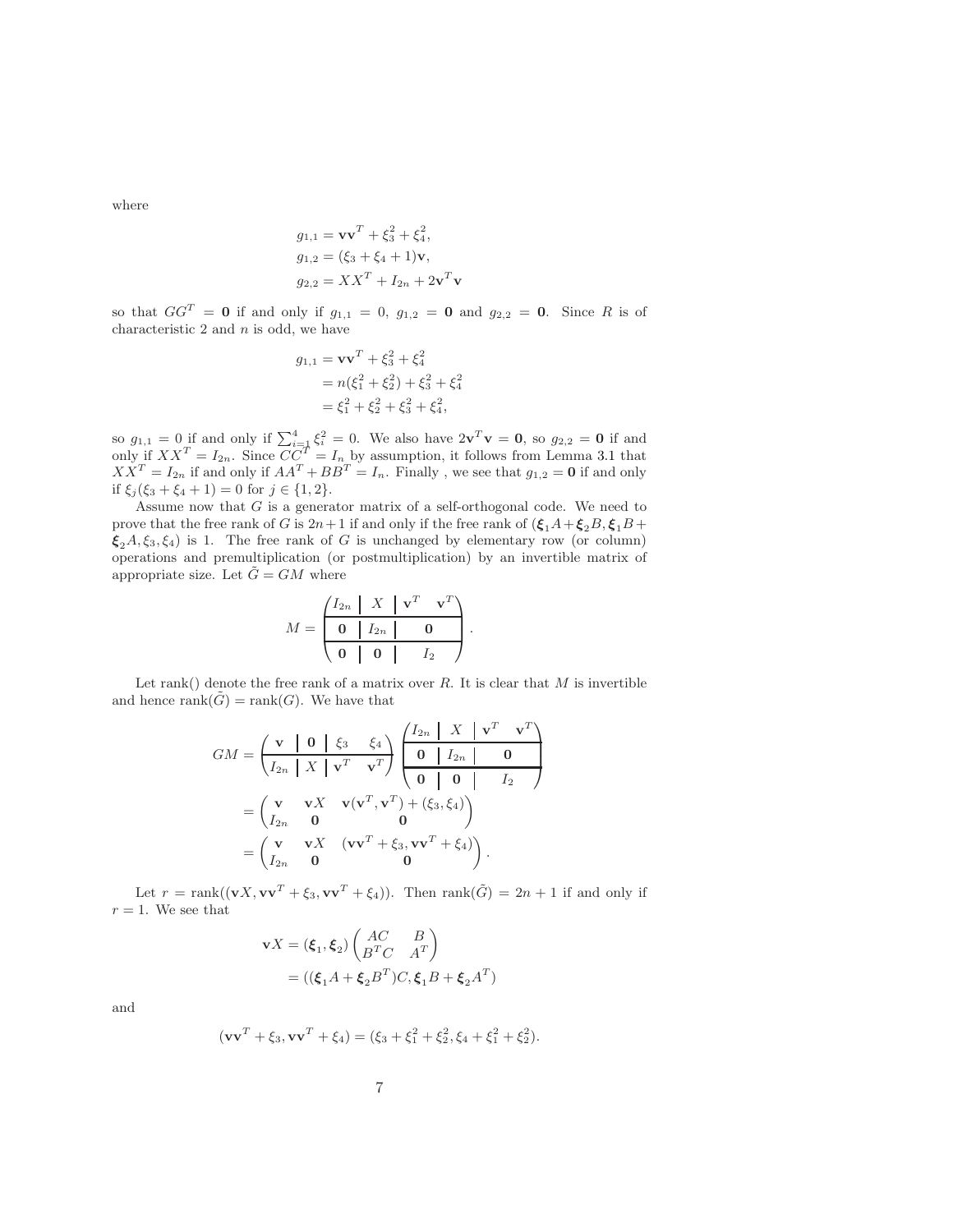Since G is a generator matrix of a self-orthogonal code, we have  $\sum_{i=1}^{4} \xi_i^2 = 0$  so that  $\xi_1^2 + \xi_2^2 = \xi_3^2 + \xi_4^2$ . By elementary column operations we obtain

$$
r = \text{rank}((\mathbf{v}X, \mathbf{v}\mathbf{v}^T + \xi_3, \mathbf{v}\mathbf{v}^T + \xi_4))
$$
  
\n
$$
= \text{rank}((\mathbf{v}X, \xi_3 + \xi_1^2 + \xi_2^2, \xi_4 + \xi_1^2 + \xi_2^2))
$$
  
\n
$$
= \text{rank}((\mathbf{v}X, \xi_3 + \xi_3^2 + \xi_4^2, \xi_4 + \xi_3^2 + \xi_4^2))
$$
  
\n
$$
= \text{rank}((\mathbf{v}X, \xi_3 + \xi_3^2 + \xi_4^2, \xi_3 + \xi_4))
$$
  
\n
$$
= \text{rank}((\mathbf{v}X, \xi_3 + \xi_3^2 + \xi_4^2 + (\xi_3 + \xi_4)^2, \xi_3 + \xi_4))
$$
  
\n
$$
= \text{rank}((\mathbf{v}X, \xi_3, \xi_3 + \xi_4))
$$
  
\n
$$
= \text{rank}((\mathbf{v}X, \xi_3, \xi_4)).
$$

We also have that  $CC^T = I_n$  so that C is invertible. We also recall that  $\xi_2 A =$  $\xi_2 A^T J_n$  so that  $\xi_2 A J_n = \xi_2 A^T$  and likewise  $\xi_2 B J_n = \xi_2 B^T$ . Thus, we get

$$
r = \text{rank}((\mathbf{v}X, \xi_3, \xi_4))
$$
  
= rank(((\xi\_1A + \xi\_2B^T)C, \xi\_1B + \xi\_2A^T, \xi\_3, \xi\_4))  
= rank((\xi\_1A + \xi\_2BJ\_n, \xi\_1B + \xi\_2AJ\_n, \xi\_3, \xi\_4))  
= rank((\xi\_1A + \xi\_2B, \xi\_1B + \xi\_2A, \xi\_3, \xi\_4))

and so rank $(G) = 2n + 1$  if and only if  $rank((\xi_1 A + \xi_2 B, \xi_1 B + \xi_2 A, \xi_3, \xi_4)) = 1.$ 

### 4 Results

In this section, we apply Theorem [3.2](#page-5-1) to obtain many new best known, optimal and extremal binary self-dual codes. In particular, we obtain 8 singly-even [56, 28, 10] codes, one [78, 39, 14] code, 3 [92, 46, 16] codes and 43 [94, 47, 16] codes.

We also apply the following well-known technique for constructing self-dual codes referred to as the building-up construction.

<span id="page-7-0"></span>**Theorem 4.1.** ([\[11](#page-16-8)]) Let R be a commutative Frobenius ring. Let  $G'$  be a generator matrix of a self-dual code  $\mathcal{C}'$  of length  $2n$  over R and let  $\mathbf{r}_i$  denote the  $i^{th}$  row of  $G'$ . Let  $\varepsilon \in R : \varepsilon^2 = -1$ ,  $\delta \in R^{2n} : \langle \delta, \delta \rangle = -1$  and  $\gamma_i = \langle \mathbf{r}_i, \delta \rangle$  for  $i \in \{1, ..., n\}$ . Then the matrix  $\overline{0}$   $\overline{1}$   $\overline{5}$ 

$$
G = \begin{pmatrix} 1 & 0 & \delta \\ -\gamma_1 & \varepsilon \gamma_1 & \mathbf{r}_1 \\ -\gamma_2 & \varepsilon \gamma_2 & \mathbf{r}_2 \\ \vdots & \vdots & \vdots \\ -\gamma_n & \varepsilon \gamma_n & \mathbf{r}_n \end{pmatrix}
$$

is a generator matrix of a self-dual code of length  $2(n + 1)$  over R.

By applying Theorem [4.1,](#page-7-0) we obtain 3 singly-even [56, 28, 10] codes.

<span id="page-7-1"></span>Remark 4.2. Two binary self-dual codes of length 2n are said to be neighbours if their intersection has dimension  $n-1$ . Let  $\mathcal{C}^*$  be a binary self-dual code of length  $2n$ and let  $\mathbf{x} \in \mathbb{F}_2^{2n} \setminus \mathcal{C}^*$ . Then  $\mathcal{C} = \langle \langle \mathbf{x} \rangle^{\perp} \cap \mathcal{C}^*, \mathbf{x} \rangle$  is a neighbour of  $\mathcal{C}^*$ , where  $\langle \mathbf{x} \rangle$  denotes the code generated by x.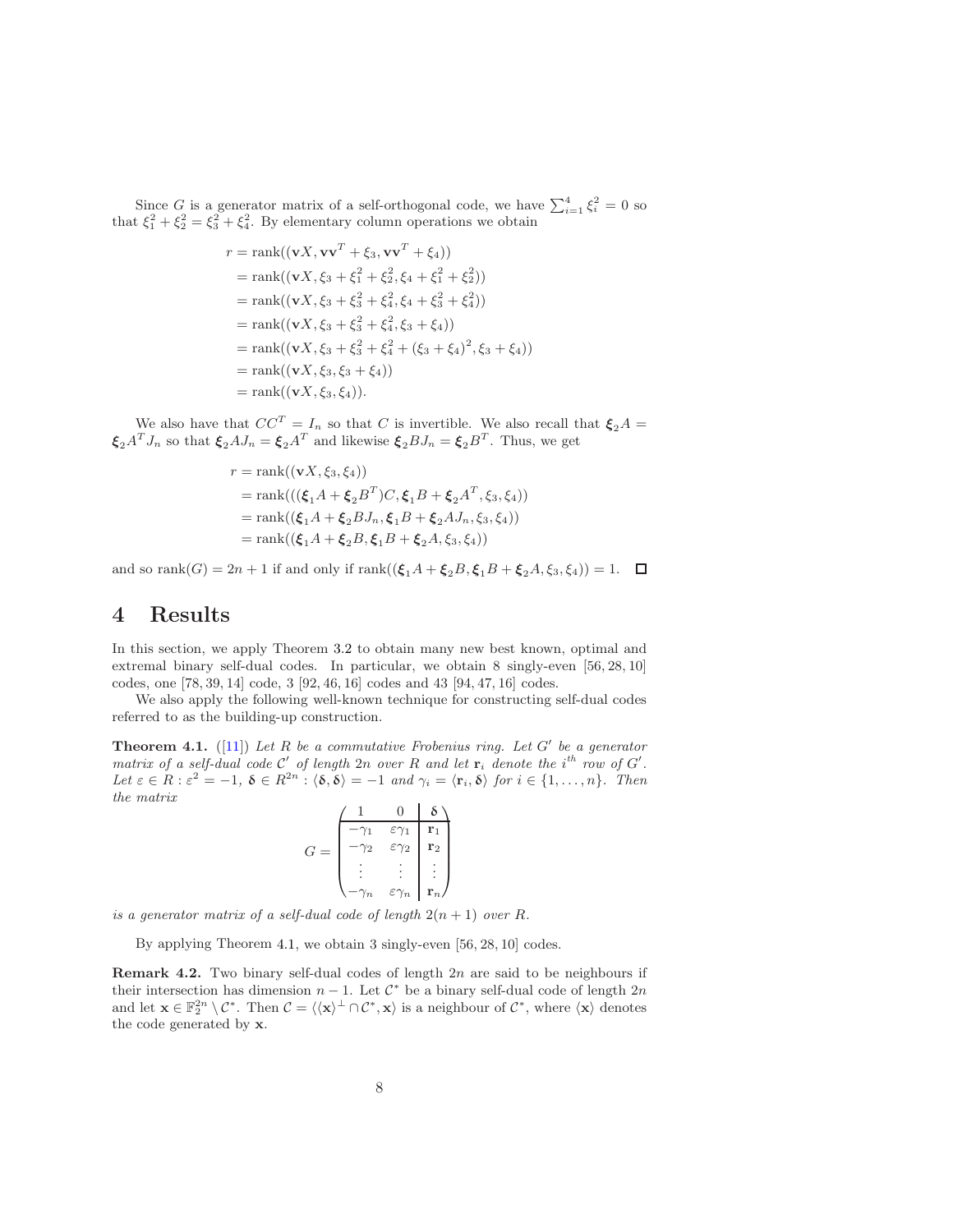|                  | $\mathbb{F}_2 + u\mathbb{F}_2$ $\mathbb{F}_2 + u\mathbb{F}_2 + v\mathbb{F}_2 + uv\mathbb{F}_2$ $\mathbb{F}_4 + u\mathbb{F}_4$ |                  | Symbol |
|------------------|-------------------------------------------------------------------------------------------------------------------------------|------------------|--------|
| 0                | 0                                                                                                                             | $\overline{0}$   | 0      |
| 1                | 1                                                                                                                             | 1                | 1      |
| $\boldsymbol{u}$ | $\boldsymbol{u}$                                                                                                              | w                | 2      |
| $1+u$            | $1+u$                                                                                                                         | $1+w$            | 3      |
|                  | $\upsilon$                                                                                                                    | $\boldsymbol{u}$ | 4      |
|                  | $1+v$                                                                                                                         | $1+u$            | 5      |
|                  | $u + v$                                                                                                                       | $w+u$            | 6      |
|                  | $1+u+v$                                                                                                                       | $1+w+u$          | 7      |
|                  | uv                                                                                                                            | $w\overline{u}$  | 8      |
|                  | $1 + uv$                                                                                                                      | $1 + w u$        | 9      |
|                  | $u + uv$                                                                                                                      | $w + wu$         | A      |
|                  | $1+u+uv$                                                                                                                      | $1 + w + wu$     | В      |
|                  | $v + uv$                                                                                                                      | $u + wu$         | C      |
|                  | $1+v+uv$                                                                                                                      | $1+u+wu$         | D      |
|                  | $u + v + uv$                                                                                                                  | $w + u + wu$     | Ε      |
|                  | $1+u+v+uv$                                                                                                                    | $1+w+u+wu$       | F      |

<span id="page-8-0"></span>**Table 1:** Hexadecimal notation system for elements of  $\mathbb{F}_2 + u\mathbb{F}_2$ ,  $\mathbb{F}_2 + u\mathbb{F}_2 + u\mathbb{F}_2 + uv\mathbb{F}_2$  and  $\mathbb{F}_4 + u\mathbb{F}_4.$ 

Using Remark [4.2,](#page-7-1) we obtain one new  $[62, 31, 12]$  code as a neighbour of a  $[62, 31, 12]$ code constructed by applying Theorem [3.2.](#page-5-1)

We conduct the search for these codes using MATLAB and Magma [\[4\]](#page-15-3) and determine their properties using Q-extension [\[5](#page-15-4)] and Magma. In MATLAB, we employ an algorithm which randomly searches for the construction parameters that satisfy the necessary and sufficient conditions stated in Theorem [3.2.](#page-5-1) For such parameters, we then build the corresponding binary generator matrices and print them to text files. We then use Q-extension to read these text files and determine the minimum distance and partial weight enumerator of each corresponding code. Furthermore, we determine the automorphism group order of each code using Magma. We implement a similar procedure for Theorem [4.1.](#page-7-0) Magma is used to search for neighbours as described in Remark [4.2.](#page-7-1) A database of generator matrices of the new codes is given online at [\[23\]](#page-16-9). The database is partitioned into text files (interpretable by Q-extension) corresponding to each code type. In these files, specific properties of the codes including the construction parameters, weight enumerator parameter values and automorphism group order are formatted as comments above the generator matrices. Partial weight enumerators of the codes are also formatted as comments below the generator matrices. Table [1](#page-8-0) gives the hexadecimal notation system we use to represent elements of  $\mathbb{F}_2 + u\mathbb{F}_2$ ,  $\mathbb{F}_2 + u\mathbb{F}_2 + v\mathbb{F}_2 + uv\mathbb{F}_2$  and  $\mathbb{F}_4 + u\mathbb{F}_4$ .

### 4.1 New Self-Dual Codes of Length 56

The possible weight enumerators of a singly-even binary self-dual [56, 28, 10] code are given in [\[27](#page-17-9)] as

$$
W_{56,1} = 1 + (308 + 4\alpha)x^{10} + (4246 - 8\alpha)x^{12} + \cdots,
$$
  
\n
$$
W_{56,2} = 1 + (308 + 4\alpha)x^{10} + (3990 - 8\alpha)x^{12} + \cdots,
$$

where  $\alpha \in \mathbb{Z}$ . Previously known  $\alpha$  values for weight enumerators  $W_{56,1}$  and  $W_{56,2}$  can be found online at [\[34](#page-17-10)] (see [\[27](#page-17-9), [19](#page-16-10), [20](#page-16-3), [33,](#page-17-11) [22\]](#page-16-11)).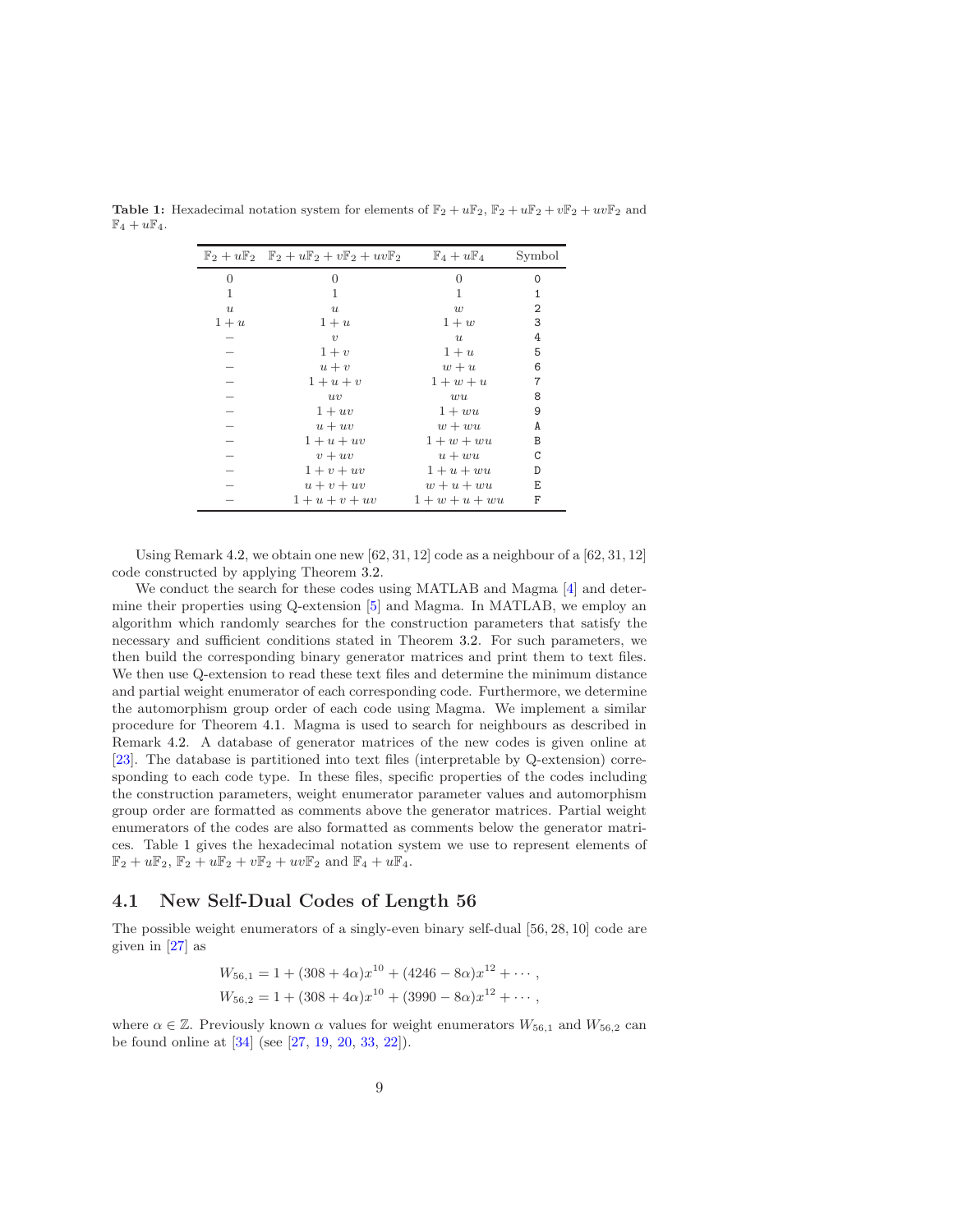<span id="page-9-1"></span>**Table 2:** Code of length 54 over  $\mathbb{F}_2$  from Theorem [3.2](#page-5-1) to which we apply Theorem [4.1](#page-7-0) to obtain the codes in Table [3,](#page-9-0) where  $\xi = (\xi_1, \xi_2, \xi_3, \xi_4)$ .

|  | $(0100111100101)$ $(1111101111010)$ $(1011001111110)$ $(1010)$ |  |
|--|----------------------------------------------------------------|--|

<span id="page-9-0"></span>Table 3: New singly-even binary self-dual [56, 28, 10] codes from applying Theorem [4.1](#page-7-0) to  $\mathcal{C}'_{54,j}$  as given in Table [2](#page-9-1) with  $\boldsymbol{\delta} = (0, \boldsymbol{\delta}_0)$ .

| $C_{56,i}$ | on                            | $W_{56\;k}$ | $\alpha$ | $ \mathrm{Aut}(\mathcal{C}_{56,i}) $ |
|------------|-------------------------------|-------------|----------|--------------------------------------|
|            | (000101100101100011111000101) |             | $-55$    |                                      |
|            | (001000100111010111011101110) |             | $-47$    |                                      |
|            | (110101100010101111001101100) |             | $-5()$   |                                      |

We obtain 11 new best known singly-even binary self-dual codes of length 56 of which 6 have weight enumerator  $W_{56,1}$  for

 $\alpha \in \{-z : z = 45, 47, 49, 50, 54, 55\}$ 

and 5 have weight enumerator  $W_{56,2}$  for

 $\alpha \in \{-z : z = 50, ..., 53, 55\}.$ 

Of the 11 new codes, 3 are constructed by first applying Theorem [3.2](#page-5-1) to obtain codes of length 54 over  $\mathbb{F}_2$  (Table [2\)](#page-9-1) to which we then apply Theorem [4.1](#page-7-0) (Table [3\)](#page-9-0); 6 are constructed by applying Theorem [3.2](#page-5-1) over  $\mathbb{F}_2 + u\mathbb{F}_2 + v\mathbb{F}_2 + uv\mathbb{F}_2$  (Table [4\)](#page-9-2) and 2 are constructed by applying Theorem [3.2](#page-5-1) over  $\mathbb{F}_4 + u\mathbb{F}_4$  (Table [5\)](#page-10-0).

#### 4.2 New Self-Dual Code of Length 62

The possible weight enumerators of a binary self-dual [62, 31, 12] code are given in [\[6](#page-15-5)] as

$$
W_{62,1} = 1 + 2308x^{12} + 23767x^{14} + \cdots,
$$
  
\n
$$
W_{62,2} = 1 + (1860 + 32\alpha)x^{12} + (28055 - 160\alpha)x^{14} + \cdots,
$$

where  $\alpha \in \mathbb{Z}$ . Previously known  $\alpha$  values for weight enumerator  $W_{62,2}$  can be found online at [\[34](#page-17-10)] (see [\[25](#page-17-12), [6](#page-15-5), [35](#page-17-1), [36](#page-17-2), [38\]](#page-17-4)).

<span id="page-9-2"></span>**Table 4:** New singly-even binary self-dual [56, 28, 10] codes from Theorem [3.2](#page-5-1) over  $\mathbb{F}_2 + u\mathbb{F}_2 +$  $v\mathbb{F}_2 + uv\mathbb{F}_2$ , where  $\xi = (\xi_1, \xi_2, \xi_3, \xi_4)$ .

| $\mathcal{C}_{56,i}$ $\lambda$ $\mu$ |  | - a                     | b | $\mathbf{c}$ | ε                              |                |       | $W_{56,i}$ $\alpha$ $ \text{Aut}(\mathcal{C}_{56,i}) $ |
|--------------------------------------|--|-------------------------|---|--------------|--------------------------------|----------------|-------|--------------------------------------------------------|
|                                      |  |                         |   |              | 1 9 (B03) (39D) (344) (7EBA)   |                | $-54$ | $2^2 \cdot 3$                                          |
| $\frac{5}{2}$                        |  |                         |   |              | F 1 (331) (8F9) (EE3) (DEBA) 1 |                | $-50$ | $2^2$                                                  |
| 6                                    |  |                         |   |              | 1 3 (D52) (F95) (700) (9EAB) 2 |                | $-55$ | $2^2 \cdot 3$                                          |
|                                      |  |                         |   |              | 1 5 (DB9) (D45) (88D) (D654)   | $\overline{2}$ | $-53$ | $2^3 \cdot 3$                                          |
| 8                                    |  | $1 \quad 1 \quad (31F)$ |   |              | $(54D)$ $(00F)$ $(DBDC)$       | $\mathcal{D}$  | $-52$ | $2^3 \cdot 3$                                          |
| 9                                    |  |                         |   |              | 1 F (FA7) (FB5) (C47) (76AB)   | 2              | $-51$ | $2^2$                                                  |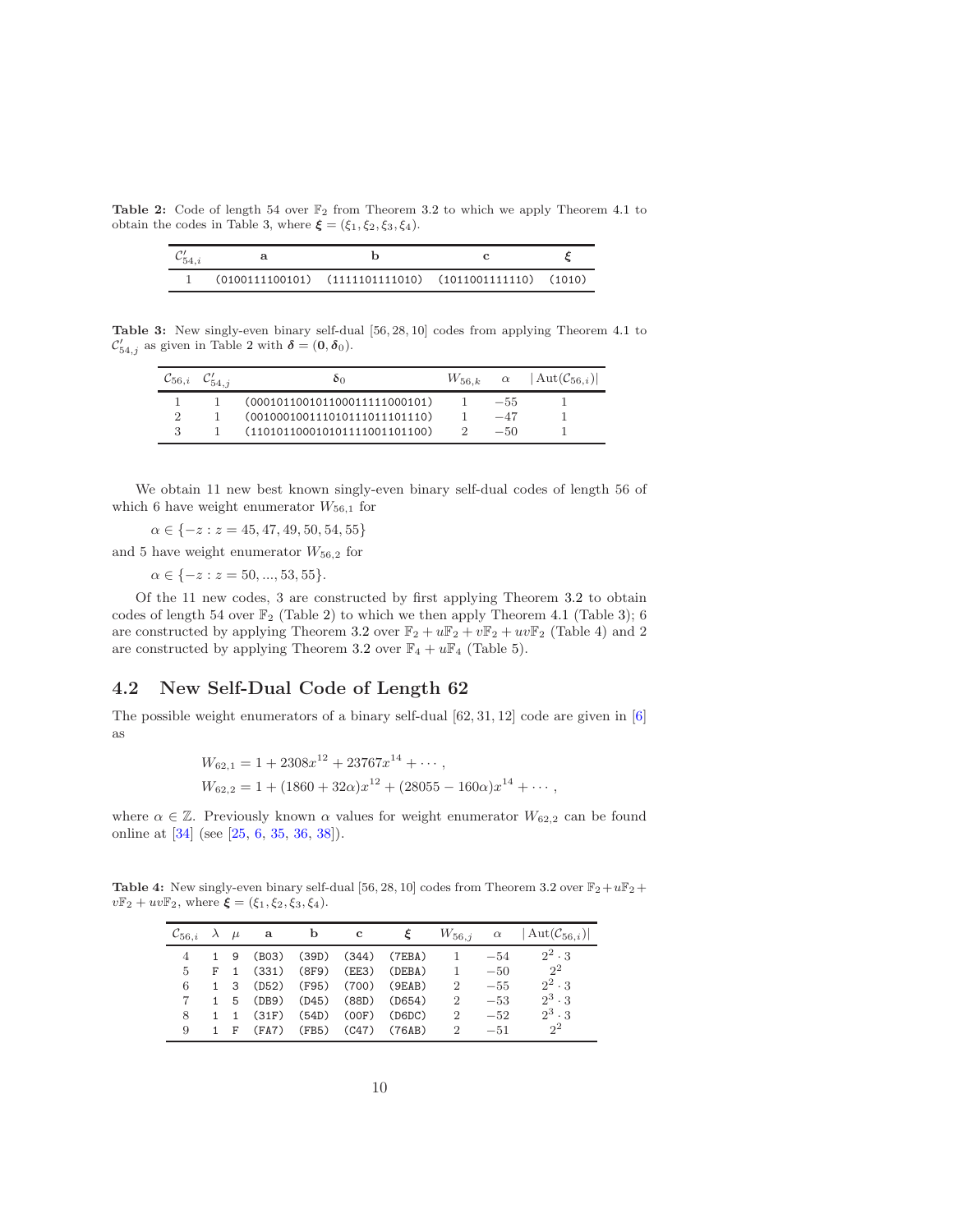<span id="page-10-0"></span>Table 5: New singly-even binary self-dual [56, 28, 10] codes from Theorem [3.2](#page-5-1) over  $\mathbb{F}_4 + u\mathbb{F}_4$ , where  $\xi = (\xi_1, \xi_2, \xi_3, \xi_4)$ .

|  | $\mathcal{C}_{56,i}$ $\lambda$ $\mu$ a b c |  |                                         |  | $\xi$ $W_{56,j}$ $\alpha$ $ \text{Aut}(\mathcal{C}_{56,i}) $ |
|--|--------------------------------------------|--|-----------------------------------------|--|--------------------------------------------------------------|
|  |                                            |  | 10 1 1 (48D) (5F2) (CC9) (6F67) 1 $-49$ |  | $2 \cdot 3$                                                  |
|  |                                            |  | 11 D 9 (B5D) (D61) (900) (6F67) $1 -45$ |  |                                                              |

<span id="page-10-2"></span>**Table 6:** Code of length 62 over  $\mathbb{F}_2$  from Theorem [3.2](#page-5-1) to which we apply Remark [4.2](#page-7-1) to obtain the code in Table [7,](#page-10-1) where  $\boldsymbol{\xi} = (\xi_1, \xi_2, \xi_3, \xi_4)$ .

|  | $(000000100100101)$ $(000011101110111)$ $(100000000000000)$ $(0110)$ |  |
|--|----------------------------------------------------------------------|--|

We obtain one new extremal binary self-dual codes of length 62 which has weight enumerator  $W_{62,2}$  for

 $\alpha = 2.$ 

The new code is constructed by first applying Theorem [3.2](#page-5-1) to obtain a code of length 62 over  $\mathbb{F}_2$  (Table [6\)](#page-10-2) and then searching for neighbours of this code using Remark [4.2](#page-7-1) (Table [7\)](#page-10-1).

#### 4.3 New Self-Dual Code of Length 78

The possible weight enumerators of a binary self-dual [78, 39, 14] code are given in [\[9](#page-15-6), [24\]](#page-16-12) as

$$
W_{78,1} = 1 + (3705 + 8\alpha)x^{14} + (62244 - 24\alpha + 512\beta)x^{16}
$$
  
+ 
$$
(774592 - 64\alpha - 4608\beta)x^{18} + \cdots,
$$
  

$$
W_{78,2} = 1 + (3705 + 8\alpha)x^{14} + (71460 - 24\alpha)x^{16}
$$
  
+ 
$$
(658880 - 64\alpha)x^{18} + \cdots,
$$

where  $\alpha, \beta \in \mathbb{Z}$ . Previously known  $(\alpha, \beta)$  values for weight enumerator  $W_{78,1}$  can be found online at [\[34](#page-17-10)] (see [\[9](#page-15-6), [2](#page-15-7), [24](#page-16-12), [16](#page-16-13), [40](#page-17-13), [37](#page-17-3), [20\]](#page-16-3)).

We obtain one new optimal binary self-dual codes of length 78 which has weight enumerator  $W_{78,1}$  for

 $\beta = 0$  and  $\alpha = -76$ .

The new code is constructed by applying Theorem [3.2](#page-5-1) over  $\mathbb{F}_2$  (Table [8\)](#page-11-0).

<span id="page-10-1"></span>**Table 7:** New binary self-dual [62, 31, 12] code from searching for neighbours of  $\mathcal{C}_{62,j}^*$  as given in Table [6](#page-10-2) using Remark [4.2](#page-7-1) with  $\mathbf{x} = (0, \mathbf{x}_0)$ .

| $\mathcal{C}_{62,i}$ |                                   |  | $W_{62,k}$ $\alpha$ $ \text{Aut}(\mathcal{C}_{62,i}) $ |
|----------------------|-----------------------------------|--|--------------------------------------------------------|
|                      | (1111001101001110100110000100110) |  |                                                        |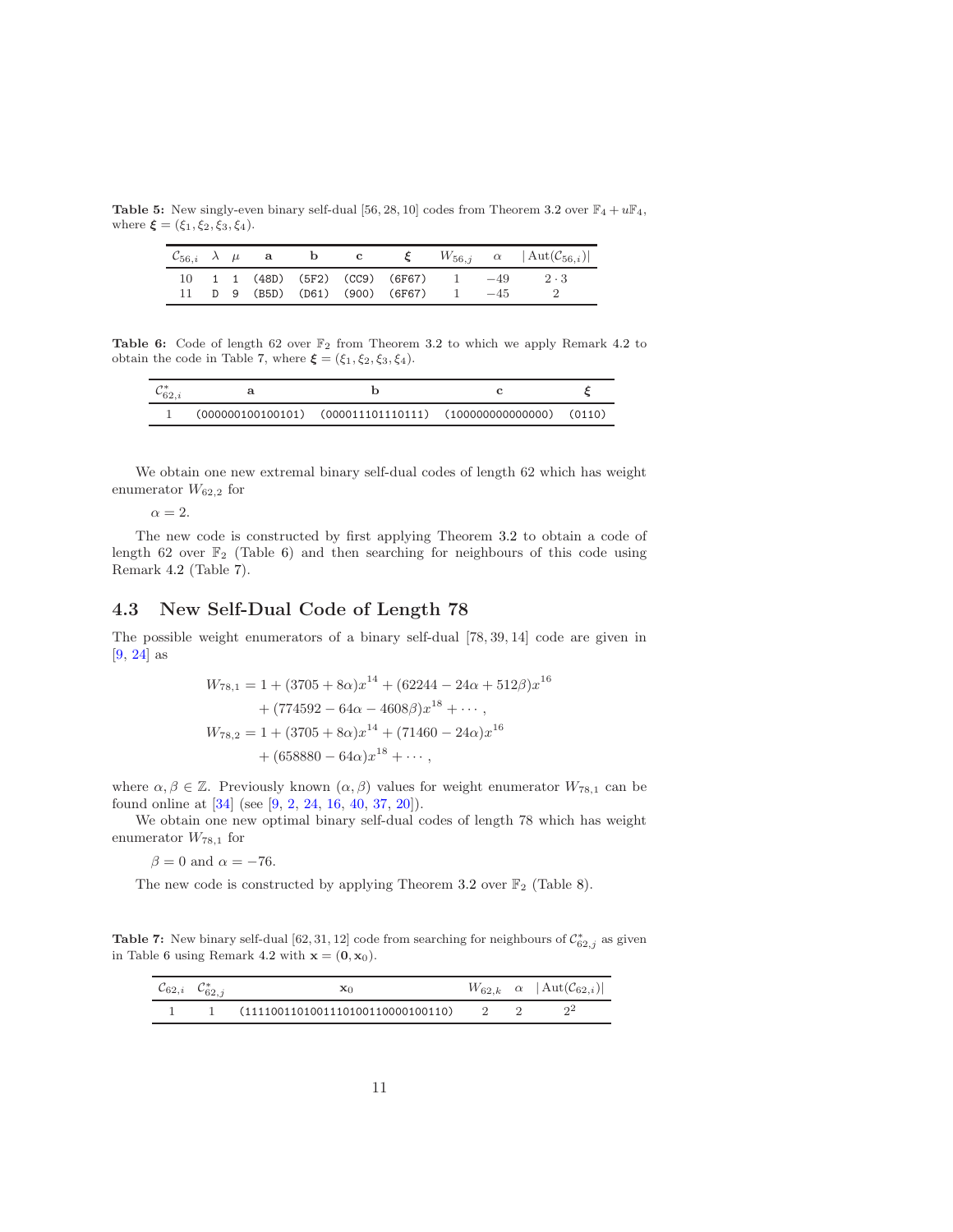<span id="page-11-0"></span>Table 8: New binary self-dual [78, 39, 14] code from Theorem [3.2](#page-5-1) over  $\mathbb{F}_2$ , where  $\xi =$  $(\xi_1, \xi_2, \xi_3, \xi_4).$ 

|  | $(0100101010100001000)$ $(11111011011011010000)$ $(0010101111111101101)$ $(0101)$ |  |
|--|-----------------------------------------------------------------------------------|--|

|  | Table 8: (continued) |
|--|----------------------|
|--|----------------------|

|  |       |          | $\mathcal{C}_{78,i}$ $W_{78,j}$ $\alpha$ $\beta$ $ \text{Aut}(\mathcal{C}_{78,i}) $ |
|--|-------|----------|-------------------------------------------------------------------------------------|
|  | $-76$ | $\Omega$ | 19                                                                                  |

### 4.4 New Self-Dual Codes of Length 92

The possible weight enumerators of a binary self-dual [92, 46, 16] code are given in [\[9](#page-15-6)] as

$$
W_{92,1} = 1 + (4692 + 4\alpha)x^{16} + (174800 - 8\alpha + 256\beta)x^{18}
$$
  
+ 
$$
(2425488 - 52\alpha - 2048\beta)x^{20} + \cdots,
$$
  

$$
W_{92,2} = 1 + (4692 + 4\alpha)x^{16} + (174800 - 8\alpha + 256\beta)x^{18}
$$
  
+ 
$$
(2441872 - 52\alpha - 2048\beta)x^{20} + \cdots,
$$
  

$$
W_{92,3} = 1 + (4692 + 4\alpha)x^{16} + (121296 - 8\alpha)x^{18}
$$
  
+ 
$$
(3213968 - 52\alpha)x^{20} + \cdots,
$$

where  $\alpha, \beta \in \mathbb{Z}$ . Previously known  $(\alpha, \beta)$  values for weight enumerator  $W_{92,1}$  can be found online at [\[34](#page-17-10)] (see [\[7](#page-15-8), [17](#page-16-5), [26](#page-17-14), [39,](#page-17-5) [21,](#page-16-14) [22](#page-16-11)]).

We obtain 3 new extremal binary self-dual codes of length 92 which have weight enumerator  $W_{92,1}$  for

 $\beta = 0$  and  $\alpha \in \{807, 862, 1038\}.$ 

The new codes are constructed by applying Theorem [3.2](#page-5-1) over  $\mathbb{F}_2 + u\mathbb{F}_2$  (Table [9\)](#page-11-1).

<span id="page-11-1"></span>Table 9: New binary self-dual [92, 46, 16] codes from Theorem [3.2](#page-5-1) over  $\mathbb{F}_2 + u\mathbb{F}_2$ , where  $\xi = (\xi_1, \xi_2, \xi_3, \xi_4).$ 

| $\mathcal{C}_{92,i}$ $\lambda$ $\mu$ |  |  |                                                          |  |       |        | $W_{92,i}$ $\alpha$ $\beta$ $ \text{Aut}(\mathcal{C}_{92,i}) $ |
|--------------------------------------|--|--|----------------------------------------------------------|--|-------|--------|----------------------------------------------------------------|
|                                      |  |  | $1$ 1 (02223003031) (02321323010) (22232222222) (2301)   |  | 807 0 |        | $2 \cdot 11$                                                   |
|                                      |  |  | 2 1 1 (22101022322) (33123310002) (02101130201) (1201)   |  | 862   | $\Box$ | $2 \cdot 11$                                                   |
|                                      |  |  | $3$ 1 1 (21200233200) (31233320122) (22232222222) (2310) |  | 1038  | - 0    | $2^2 \cdot 11$                                                 |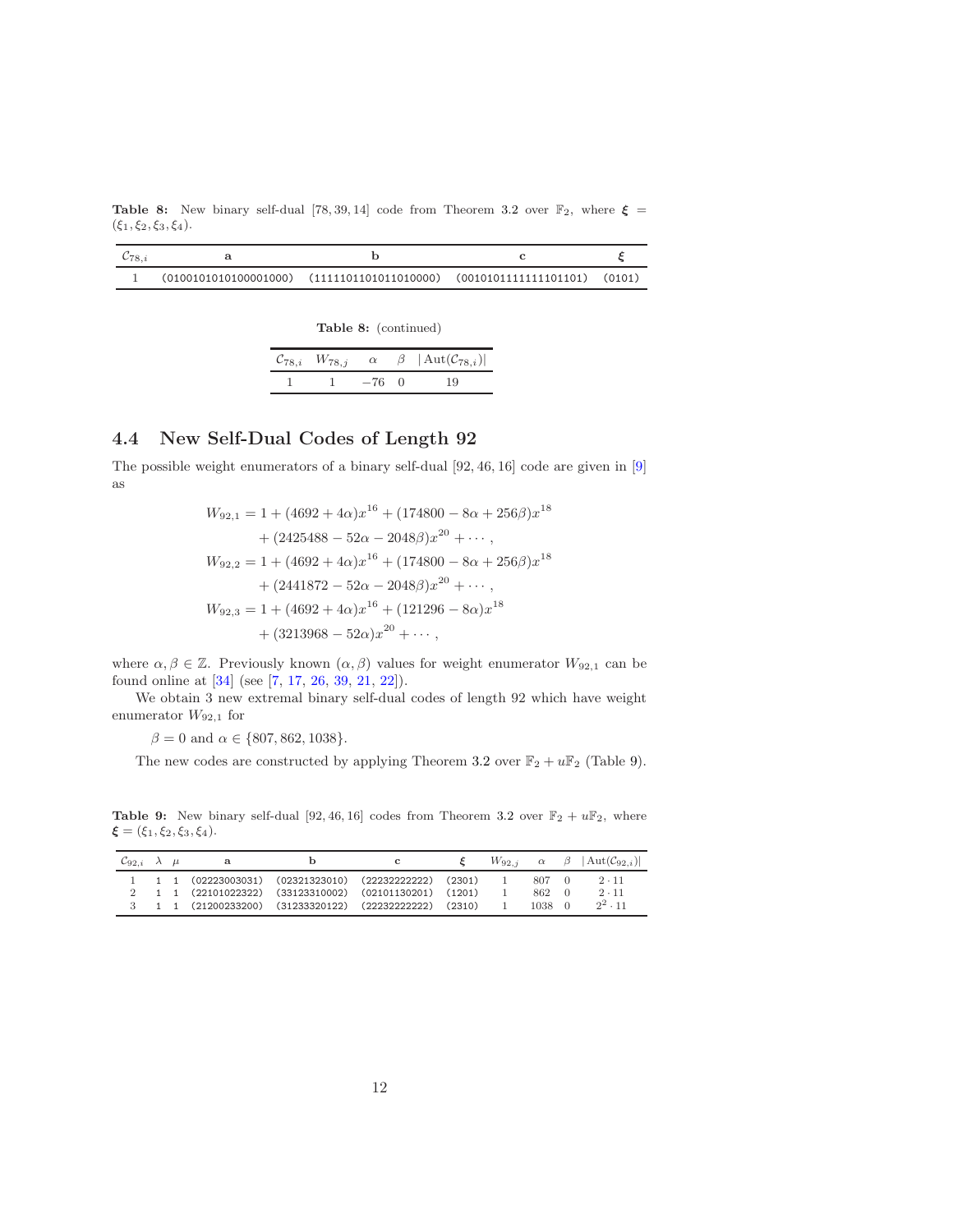### 4.5 New Self-Dual Codes of Length 94

The possible weight enumerators of a binary self-dual [94, 47, 16] code are given in [\[28](#page-17-15)] as

$$
W_{94,1} = 1 + 2\alpha x^{16} + (134044 - 2\alpha + 128\beta)x^{18}
$$
  
+ 
$$
(2010660 - 30\alpha - 896\beta)x^{20} + \cdots,
$$
  

$$
W_{94,2} = 1 + 2\alpha x^{16} + (134044 - 2\alpha + 128\beta)x^{18}
$$
  
+ 
$$
(2018852 - 30\alpha - 896\beta)x^{20} + \cdots,
$$
  

$$
W_{94,3} = 1 + 2\alpha x^{16} + (134044 - 2\alpha + 128\beta)x^{18}
$$
  
+ 
$$
(2190884 - 30\alpha - 896\beta)x^{20} + \cdots,
$$

where  $\alpha, \beta \in \mathbb{Z}$ . Previously known  $(\alpha, \beta)$  values for weight enumerator  $W_{94,1}$  can be found online at  $[34]$  (see  $[28]$ ).

We obtain 43 new best known binary self-dual codes of length 94 which have weight enumerator  $W_{94,1}$  for

$$
\beta = -69 \text{ and } \alpha \in \{46z : z = 78\};
$$
  
\n
$$
\beta = -46 \text{ and } \alpha \in \{46z : z = 69, 70, 76, 78, 79\};
$$
  
\n
$$
\beta = -23 \text{ and } \alpha \in \{46z : z = 62, 63, 65, ..., 79\};
$$
  
\n
$$
\beta = 0 \text{ and } \alpha \in \{46z : z = 57, ..., 65, 67, ..., 75, 77, 79\}.
$$

The new codes are constructed by applying Theorem [3.2](#page-5-1) over  $\mathbb{F}_2$  (Table [10\)](#page-13-0).

## 5 Conclusion

In this work, we presented a new bordered construction for self-dual codes. We gave the necessary conditions for our method to produce self-dual codes over a finite commutative Frobenius ring of characteristic 2. Using our new bordered construction together with the well-known building-up and neighbour constructions, we were able to construct the following new singly-even binary self-dual codes:

Codes of length 56: We were able to construct new singly-even binary selfdual [56, 28, 10] codes which have weight enumerator  $W_{56,1}$  for:

$$
\alpha \in \{-z : z = 45, 47, 49, 50, 54, 55\}
$$

and weight enumerator  $W_{56,2}$  for:

$$
\alpha \in \{-z : z = 50, ..., 53, 55\}.
$$

Code of length 62: We were able to construct a new binary self-dual [62, 31, 12] code which has weight enumerator  $W_{62,2}$  for:

 $\alpha = 2.$ 

Code of length 78: We were able to construct a new binary self-dual [78, 39, 14] code which has weight enumerator  $W_{78,1}$  for:

$$
\beta = 0 \text{ and } \alpha = -76.
$$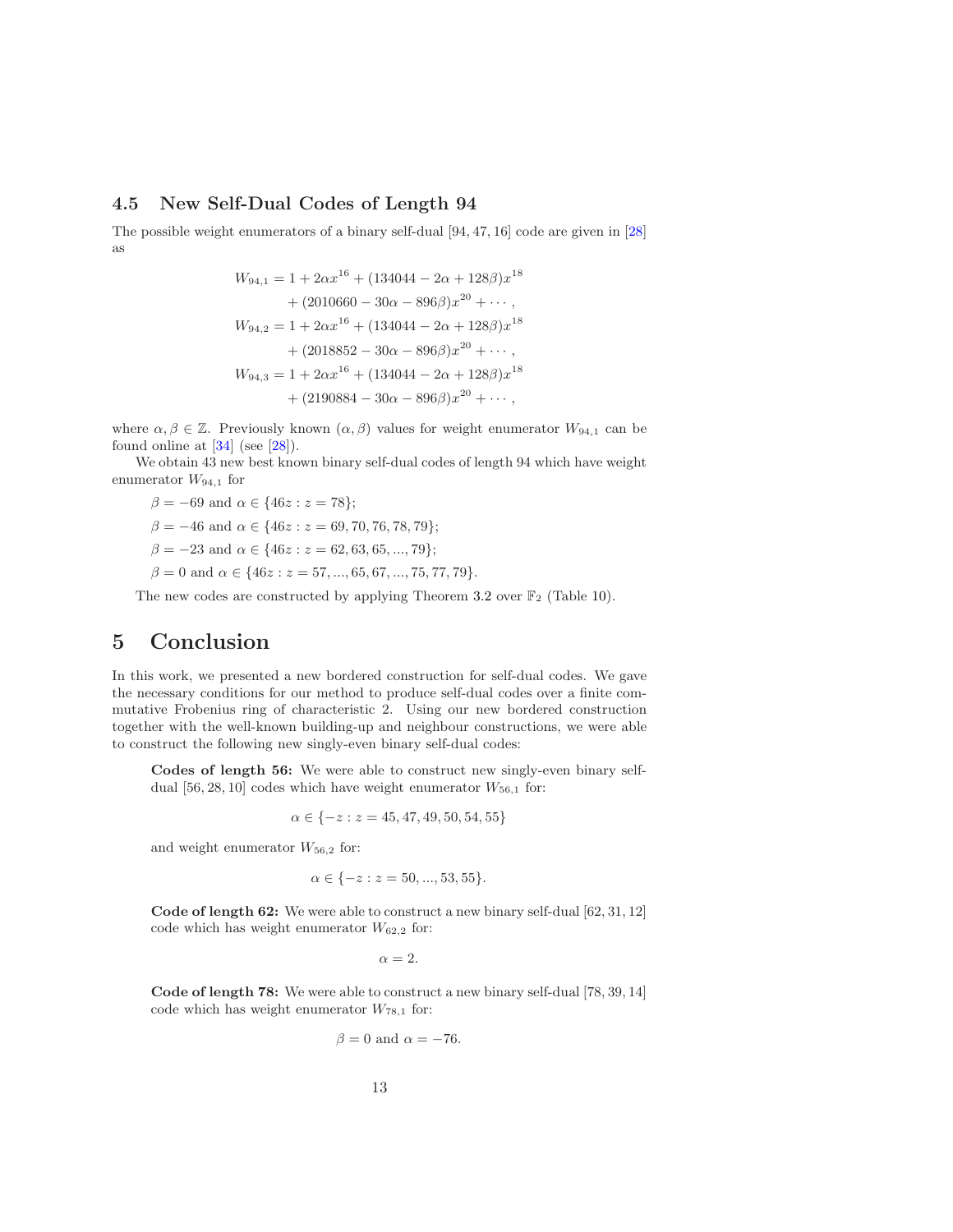| $\mathcal{C}_{94,i}$ | a                         | b                         | с                         | ξ      |
|----------------------|---------------------------|---------------------------|---------------------------|--------|
| $\mathbf{1}$         | (10001010001010111110101) | (01000001011100010110100) | (00111001110111000101110) | (1001) |
| $\,2$                | (10011110100001000100100) | (00011011100101010111010) | (00111010111010011111000) | (0110) |
| 3                    | (00101010100010100100010) | (11100001010001000001101) | (11111111000100100011010) | (1010) |
| $\overline{4}$       | (00000100011100110110010) | (00011111001000001101111) | (00010101100111100100000) | (0110) |
| 5                    | (10011000101101011101110) | (10110011100000101011110) | (11100010011010111010101) | (0110) |
| 6                    | (01000001110110010100101) | (11100010110101000111000) | (10010110110010111001011) | (1001) |
| 7                    | (11100100101101110010101) | (11001101011001100101010) | (00100111000000010110011) | (0101) |
| 8                    | (01001110101010101000110) | (01110011110110110001110) | (11010001000011101111110) | (1001) |
| 9                    | (01110111111000111010001) | (11000000111010011100011) | (10001100101100101001000) | (1001) |
| 10                   | (00011101100001100010000) | (10011101010000001110000) | (10011011010001111100011) | (0101) |
| 11                   | (11111111110101011110101) | (11010011100101011111101) | (10001011101100011111001) | (0110) |
| 12                   | (01000100110100111011001) | (10110111110000110101101) | (00001011111100101101110) | (1010) |
| $13\,$               | (10010111000100001000011) | (01111100011110001100100) | (10101011110110000101101) | (0101) |
| 14                   | (11100001111011111011011) | (00101000010110010100011) | (10101110101100100011110) | (1010) |
| 15                   | (00111000011101010101010) | (01000111100000001111001) | (01011011110011100111000) | (1010) |
| 16                   | (10110010010001101000110) | (01100011101110101000100) | (10111110010111010100100) | (1010) |
| 17                   | (01111110110101010010100) | (00100010010010101110000) | (10000011010000001011011) | (0110) |
| 18                   | (10011001010010000100000) | (10110110000111011111001) | (11001011101011100000111) | (0110) |
| 19                   | (10111110111001000111001) | (00011100011101100010101) | (10001110111001110001110) | (0101) |
| 20                   | (11100000011100111000111) | (01011101000011000010100) | (10001001101011101010111) | (0101) |
| 21                   | (11000100000010010011001) | (10011111110011000001011) | (00010110110011100011111) | (1001) |
| 22                   | (0100000000000111111111)  | (11101101110111111011110) | (00111110100100101011101) | (1010) |
| 23                   | (11101110101111101010001) | (00111000100001100101110) | (11011010101111011000010) | (1010) |
| 24                   | (10111110010111110101001) | (00001100100001100110111) | (00010001001010011010011) | (0110) |
| 25                   | (01101011111100100101100) | (10011111010101001011000) | (10100111101000111111000) | (0110) |
| 26                   | (00110001110000010000100) | (01000110110110010010001) | (01001110000110001011000) | (1010) |
| 27                   | (11111100110100101000011) | (01100110011000101111010) | (10000011111011010010111) | (1001) |
| 28                   | (10111000111101100010111) | (10111011110011100110110) | (10101010001001000001101) | (1001) |
| $\,29$               | (01110010100111101110101) | (01101110001001100110001) | (00110100000010110111000) | (0101) |
| 30                   | (01101001100010111101111) | (11101000101110111111001) | (01101001110110011101001) | (1010) |
| 31                   | (01100100110000110010010) | (01110111110111011110010) | (01011011010000110111101) | (0110) |
| 32                   | (00111110101010110101110) | (11010100110110100100100) | (01110101000101100111101) | (1010) |
| $33\,$               | (11010001010100000110111) | (00010111100111001101111) | (10010011000011011101111) | (0110) |
| 34                   | (00011101000001110100111) | (00110000101010111100001) | (00110000111001000011010) | (1010) |
| 35                   | (11010110011101000101011) | (01001110111001101001100) | (11100011000011101110110) | (0101) |
| 36                   | (10010001001001011011010) | (10100110101000001110110) | (00000011101111110001111) | (1001) |
| 37                   | (00010011001011000010101) | (01100100010011101111010) | (00111111011100000011110) | (0110) |
| $38\,$               | (01100001111100111001010) | (10101111000011101100101) | (11111010010101100010110) | (0110) |
| 39                   | (11001101110110000000111) | (11101011010011000101011) | (11100011011101000110011) | (0110) |
| 40                   | (10111110110110010101000) | (01110001000111110000111) | (00101101110000010111111) | (1010) |
| 41                   | (00000001001010101111101) | (01011000110110010010011) | (01111011101101010001001) | (1010) |
| 42                   | (01110110010010100011011) | (01000011111001101101011) | (01000000101101110000011) | (0101) |
| 43                   | (11101100100110110001001) | (01101011011000000000011) | (0100000000000000000000)  | (1010) |

<span id="page-13-0"></span>Table 10: New binary self-dual [94, 47, 16] codes from Theorem [3.2](#page-5-1) over  $\mathbb{F}_2$ , where  $\xi =$  $(\xi_1, \xi_2, \xi_3, \xi_4).$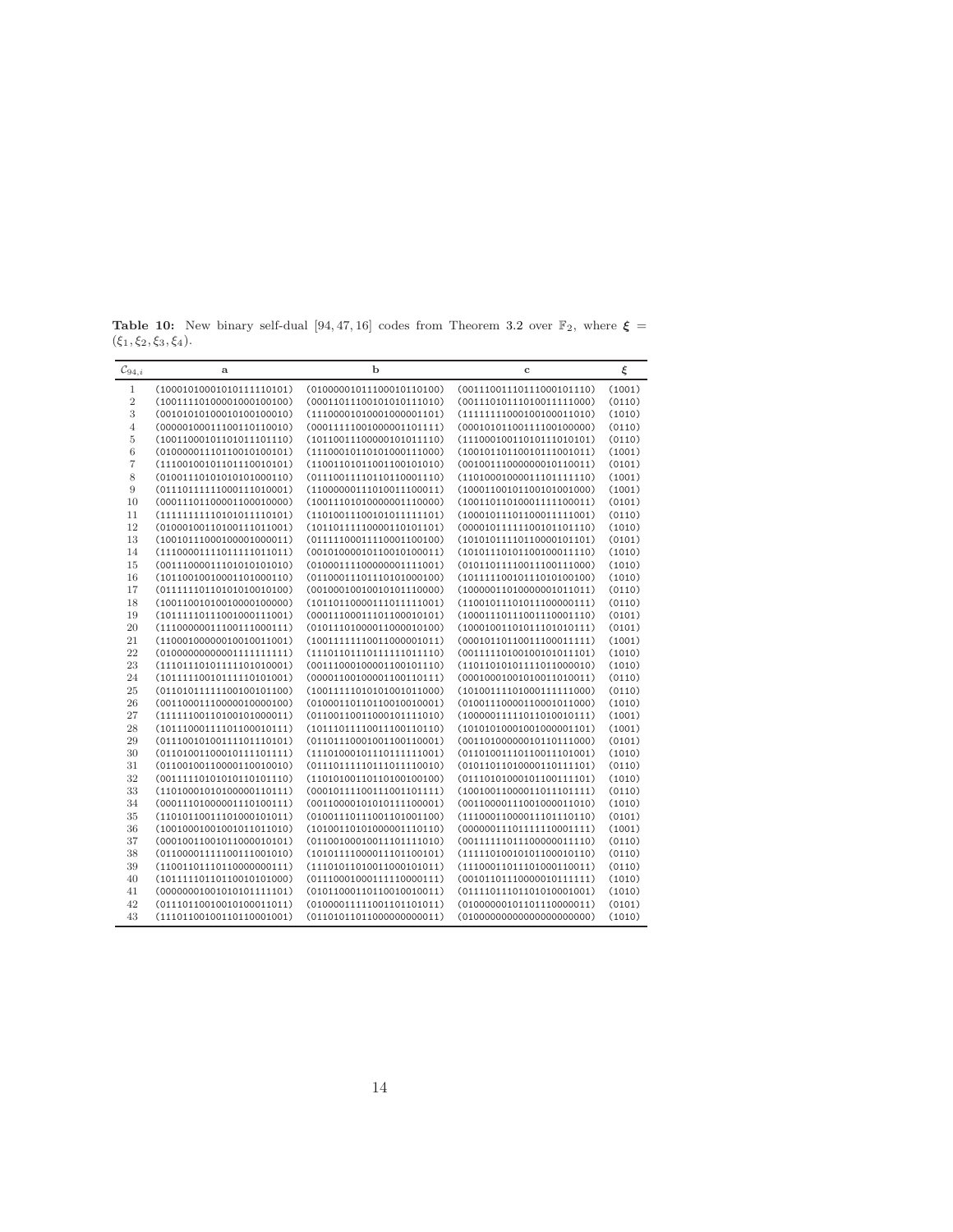| $\mathcal{C}_{94,i}$ | $W_{94,j}$     | $\alpha$ | β              | $ \mathrm{Aut}(\mathcal{C}_{94,i}) $ |
|----------------------|----------------|----------|----------------|--------------------------------------|
| $\mathbf{1}$         | $\mathbf{1}$   | 3588     | $-69$          | 23                                   |
| $\overline{2}$       | $\mathbf{1}$   | 3174     | $-46$          | 23                                   |
| 3                    | $\overline{1}$ | 3220     | $-46$          | 23                                   |
| $\overline{4}$       | $\overline{1}$ | 3496     | $-46$          | 23                                   |
| $\overline{5}$       | 1              | 3588     | $-46$          | 23                                   |
| $\overline{6}$       | $\mathbf{1}$   | 3634     | $-46$          | 23                                   |
| $\overline{7}$       | 1              | 2852     | $-23$          | 23                                   |
| 8                    | $\mathbf{1}$   | 2898     | $-23$          | 23                                   |
| 9                    | 1              | 2990     | $-23$          | 23                                   |
| 10                   | $\mathbf{1}$   | 3036     | -23            | 23                                   |
| 11                   | $\mathbf{1}$   | 3082     | $-23$          | 23                                   |
| 12                   | $\mathbf{1}$   | 3128     | $-23$          | 23                                   |
| 13                   | 1              | 3174     | $-23$          | 23                                   |
| 14                   | $\mathbf{1}$   | 3220     | $-23$          | 23                                   |
| 15                   | $\mathbf{1}$   | 3266     | $-23$          | 23                                   |
| 16                   | $\mathbf{1}$   | 3312     | 23             | 23                                   |
| 17                   | 1              | 3358     | $-23$          | 23                                   |
| 18                   | $\mathbf{1}$   | 3404     | $-23$          | 23                                   |
| 19                   | $\mathbf{1}$   | 3450     | $-23$          | 23                                   |
| 20                   | $\mathbf{1}$   | 3496     | $-23$          | 23                                   |
| 21                   | $\overline{1}$ | 3542     | $-23$          | 23                                   |
| 22                   | $\mathbf{1}$   | 3588     | $-23$          | 23                                   |
| 23                   | 1              | 3634     | $-23$          | 23                                   |
| 24                   | $\mathbf{1}$   | 2622     | $\overline{0}$ | 23                                   |
| 25                   | $\mathbf{1}$   | 2668     | $\overline{0}$ | 23                                   |
| 26                   | $\mathbf{1}$   | 2714     | $\overline{0}$ | 23                                   |
| 27                   | $\overline{1}$ | 2760     | $\overline{0}$ | 23                                   |
| 28                   | 1              | 2806     | $\overline{0}$ | 23                                   |
| 29                   | $\mathbf{1}$   | 2852     | $\overline{0}$ | 23                                   |
| 30                   | 1              | 2898     | 0              | 23                                   |
| 31                   | $\mathbf{1}$   | 2944     | $\overline{0}$ | 23                                   |
| 32                   | $\overline{1}$ | 2990     | $\overline{0}$ | 23                                   |
| 33                   | $\overline{1}$ | 3082     | $\overline{0}$ | 23                                   |
| 34                   | $\mathbf{1}$   | 3128     | 0              | 23                                   |
| 35                   | $\mathbf{1}$   | 3174     | 0              | 23                                   |
| 36                   | 1              | 3220     | $\overline{0}$ | 23                                   |
| 37                   | 1              | 3266     | $\overline{0}$ | 23                                   |
| 38                   | $\overline{1}$ | 3312     | 0              | 23                                   |
| 39                   | $\mathbf{1}$   | 3358     | $\overline{0}$ | 23                                   |
| 40                   | 1              | 3404     | 0              | 23                                   |
| 41                   | $\mathbf{1}$   | 3450     | $\overline{0}$ | 23                                   |
| 42                   | 1              | 3542     | $\overline{0}$ | 23                                   |
| 43                   | $\mathbf{1}$   | 3634     | 0              | $2 \cdot 23$                         |

Table 10: (continued)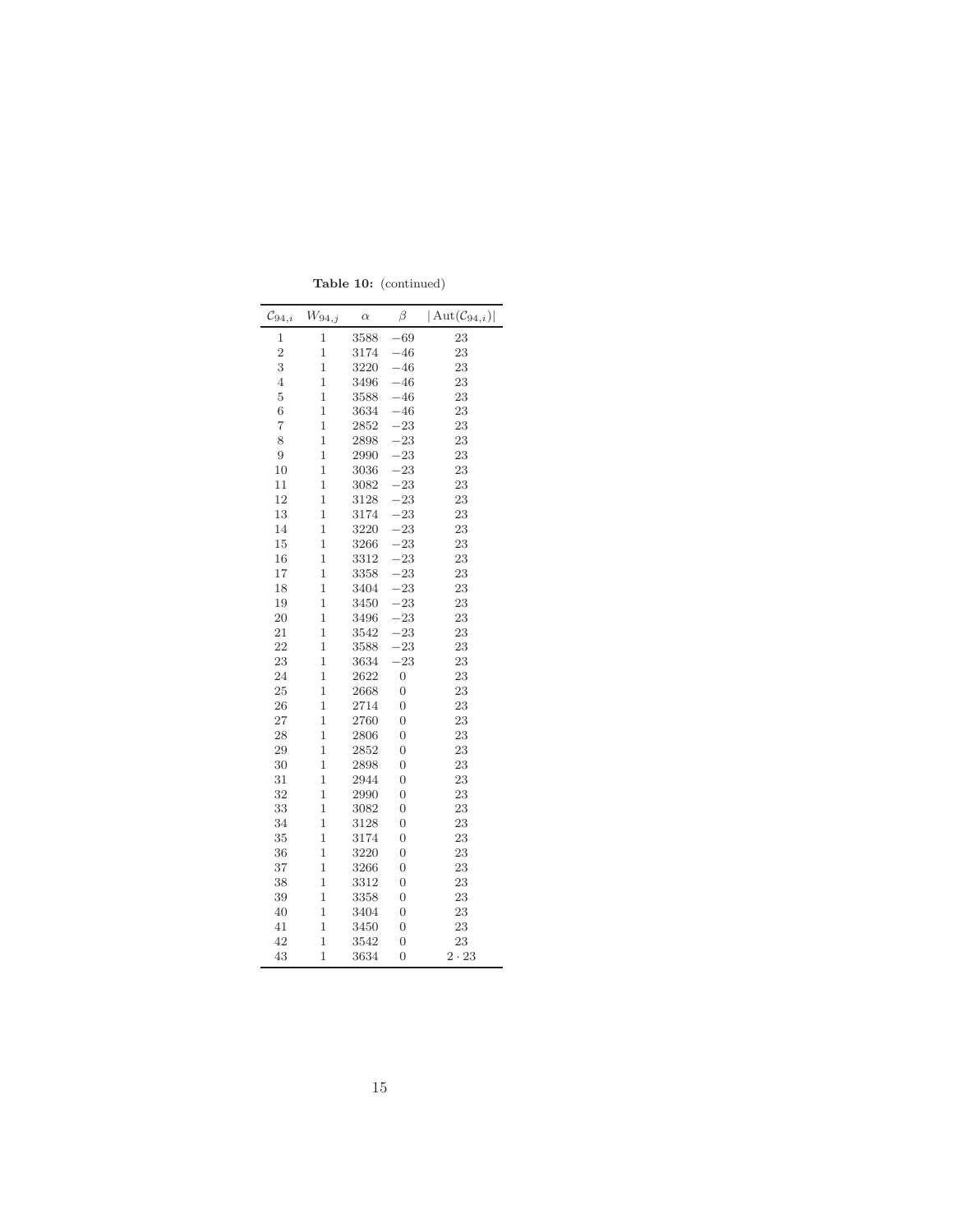Codes of length 92: We were able to construct new binary self-dual [92, 46, 16] codes which have weight enumerator  $W_{92,1}$  for:

$$
\beta = 0 \text{ and } \alpha \in \{807, 862, 1038\}.
$$

Codes of length 94: We were able to construct new binary self-dual [94, 47, 16] codes which have weight enumerator  $W_{94,1}$  for:

$$
\beta = -69 \text{ and } \alpha \in \{46z : z = 78\},
$$
  
\n
$$
\beta = -46 \text{ and } \alpha \in \{46z : z = 69, 70, 76, 78, 79\},
$$
  
\n
$$
\beta = -23 \text{ and } \alpha \in \{46z : z = 62, 63, 65, ..., 79\},
$$
  
\n
$$
\beta = 0 \text{ and } \alpha \in \{46z : z = 57, ..., 65, 67, ..., 75, 77, 79\}.
$$

A suggestion for future work would be to consider our bordered construction with the  $\lambda$ -circulant matrices  $A, B$  and  $C$  being replaced with some other matrices, for example, matrices that come from group rings. This would give one many more possible choices for the matrices  $A, B$  and  $C$  which could lead to finding more new binary self-dual codes of different lengths.

### References

- <span id="page-15-0"></span>[1] E. F. Assmus, Jr. and H. F. Mattson, Jr. New 5-designs. J. Combin. Theory, 6 (2):122–151, 1969. doi: 10.1016/S0021-9800(69)80115-8.
- <span id="page-15-7"></span>[2] A. Baartmans and V. Yorgov. Some New Extremal Codes of Lengths 76 and 78. IEEE Trans. Inform. Theory, 49(5):1353–1354, 2003. doi: 10.1109/TIT.2003. 810653.
- <span id="page-15-1"></span>[3] E. Bannai, S. T. Dougherty, M. Harada, and M. Oura. Type II Codes, Even Unimodular Lattices, and Invariant Rings. IEEE Trans. Inform. Theory, 45(4): 1194–1205, 1999. doi: 10.1109/18.761269.
- <span id="page-15-3"></span>[4] W. Bosma, J. Cannon, and C. Playoust. The Magma Algebra System I: The User Language. J. Symbolic Comput., 24(3–4):235–265, 1997. doi: 10.1006/jsco.1996. 0125.
- <span id="page-15-4"></span>[5] I. G. Bouyukliev. What is Q-extension? Serdica J. Comput., 1(2):115–130, 2007.
- <span id="page-15-5"></span>[6] R. Dontcheva and M. Harada. New Extremal Self-Dual Codes of Length 62 and Related Extremal Self-Dual Codes. IEEE Trans. Inform. Theory, 48(7):2060– 2064, 2002. doi: 10.1109/TIT.2002.1013144.
- <span id="page-15-8"></span>[7] R. Dontcheva, R. Russeva, and N. Ziapkov. On the binary extremal codes of length 92. "Proceedings of the International Workshop Optimal Codes and Related Topics", Sunny Beach, Bulgaria, pages 53–58, 2001.
- <span id="page-15-2"></span>[8] S. T. Dougherty. Algebraic Coding Theory Over Finite Commutative Rings. Springer International Publishing, Cham, Switzerland, 1<sup>st</sup> edition, 2017.
- <span id="page-15-6"></span>[9] S. T. Dougherty, T. A. Gulliver, and M. Harada. Extremal Binary Self-Dual Codes. IEEE Trans. Inform. Theory, 43(6):2036–2047, 1997. doi: 10.1109/18. 641574.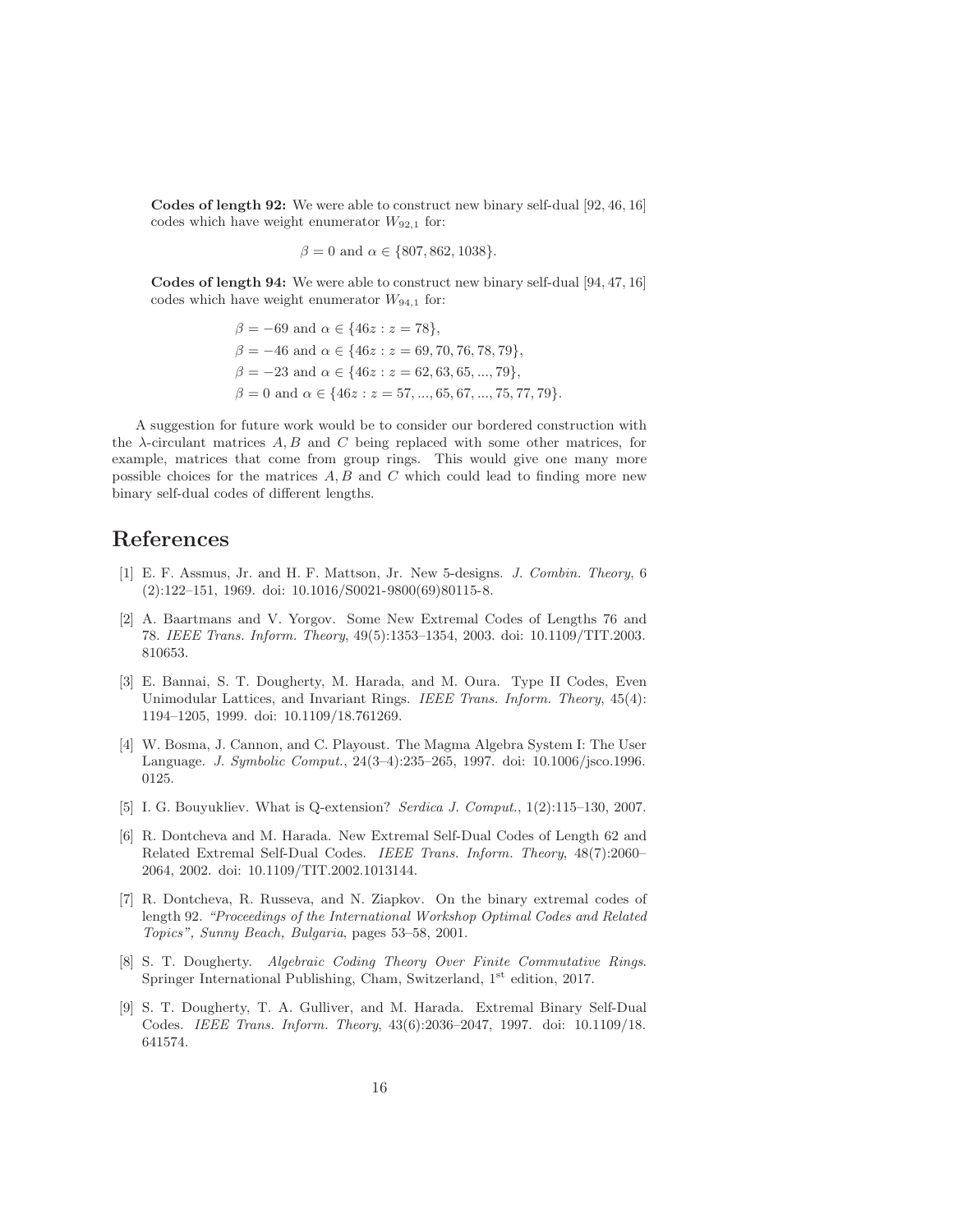- <span id="page-16-4"></span>[10] S. T. Dougherty, P. Gaborit, M. Harada, and P. Solé. Type II Codes over  $\mathbb{F}_2+u\mathbb{F}_2$ . IEEE Trans. Inform. Theory, 45(1):32–45, 1999. doi: 10.1109/18.746770.
- <span id="page-16-8"></span>[11] S. T. Dougherty, J.-L. Kim, H. Kulosman, and H. Liu. Self-dual codes over commutative Frobenius rings. Finite Fields Appl.,  $16(1)$ :14–26, 2010. doi: 10. 1016/j.ffa.2009.11.004.
- <span id="page-16-6"></span>[12] S. T. Dougherty, B. Yildiz, and S. Karadeniz. Codes over  $R_k$ , Gray maps and their binary images. Finite Fields Appl.,  $17(3):205-219$ , 2011. doi:  $10.1016/j$ .ffa. 2010.11.002.
- <span id="page-16-7"></span>[13] S. T. Dougherty, B. Yildiz, and S. Karadeniz. Self-dual codes over  $R_k$  and binary self-dual codes. Eur. J. Pure Appl. Math., 6(1):89–106, 2013.
- <span id="page-16-2"></span>[14] S. T. Dougherty, J. Gildea, A. Korban, A. Kaya, A. Tylyshchak, and B. Yildiz. Bordered constructions of self-dual codes from group rings and new extremal binary self-dual codes. Finite Fields Appl., 57:108–127, 2019. doi: 10.1016/j.ffa. 2019.02.004.
- <span id="page-16-1"></span>[15] S. T. Dougherty, J. Gildea, and A. Kaya. Quadruple bordered constructions of self-dual codes from group rings.  $Cryptogr.$   $Common, 12(1):127–146, 2020.$  doi: 10.1007/s12095-019-00380-8.
- <span id="page-16-13"></span>[16] P. Gaborit and A. Otmani. Experimental constructions of self-dual codes. Finite Fields Appl., 9(3):372–394, 2003. doi: 10.1016/S1071-5797(03)00011-X.
- <span id="page-16-5"></span>[17] P. Gaborit, V. Pless, P. Solé, and O. Atkin. Type II Codes over  $\mathbb{F}_4$ . Finite Fields Appl., 8(2):171–183, 2002. doi: 10.1006/ffta.2001.0333.
- <span id="page-16-0"></span>[18] J. Gildea, A. Kaya, R. Taylor, and B. Yildiz. Constructions for self-dual codes induced from group rings. Finite Fields Appl., 51:71-92, 2018. doi: 10.1016/j.ffa. 2018.01.002.
- <span id="page-16-10"></span>[19] J. Gildea, A. Kaya, A. Tylyshchak, and B. Yildiz. A Group Induced Four-circulant Construction for Self-dual Codes and New Extremal Binary Self-dual Codes, 2019. [https://arxiv.org/abs/1912.11758.](https://arxiv.org/abs/1912.11758)
- <span id="page-16-3"></span>[20] J. Gildea, A. Kaya, A. Tylyshchak, and B. Yildiz. A modified bordered construction for self-dual codes from group rings. J. Algebra Comb. Discrete Struct. Appl., 7(2):103–119, 2020. doi: 10.13069/jacodesmath.729402.
- <span id="page-16-14"></span>[21] J. Gildea, A. Korban, A. Kaya, and B. Yildiz. Constructing self-dual codes from group rings and reverse circulant matrices. Adv. Math. Commun., 2020. doi: 10.3934/amc.2020077.
- <span id="page-16-11"></span>[22] J. Gildea, A. Korban, and A. M. Roberts. New binary self-dual codes of lengths 56, 58, 64, 80 and 92 from a modification of the four circulant construction. Finite Fields Appl., 75, 2021. doi: 10.1016/j.ffa.2021.101876.
- <span id="page-16-9"></span>[23] J. Gildea, A. Korban, A. M. Roberts, and A. Tylyshchak. Generator matrix database, 2021. [https://amr4-f6sxz49ktd.netlify.app.](https://amr4-f6sxz49ktd.netlify.app)
- <span id="page-16-12"></span>[24] T. A. Gulliver, M. Harada, and J.-L. Kim. Construction of new extremal selfdual codes. Discrete Math., 263(1–3):81–91, 2003. doi: 10.1016/S0012-365X(02) 00570-8.